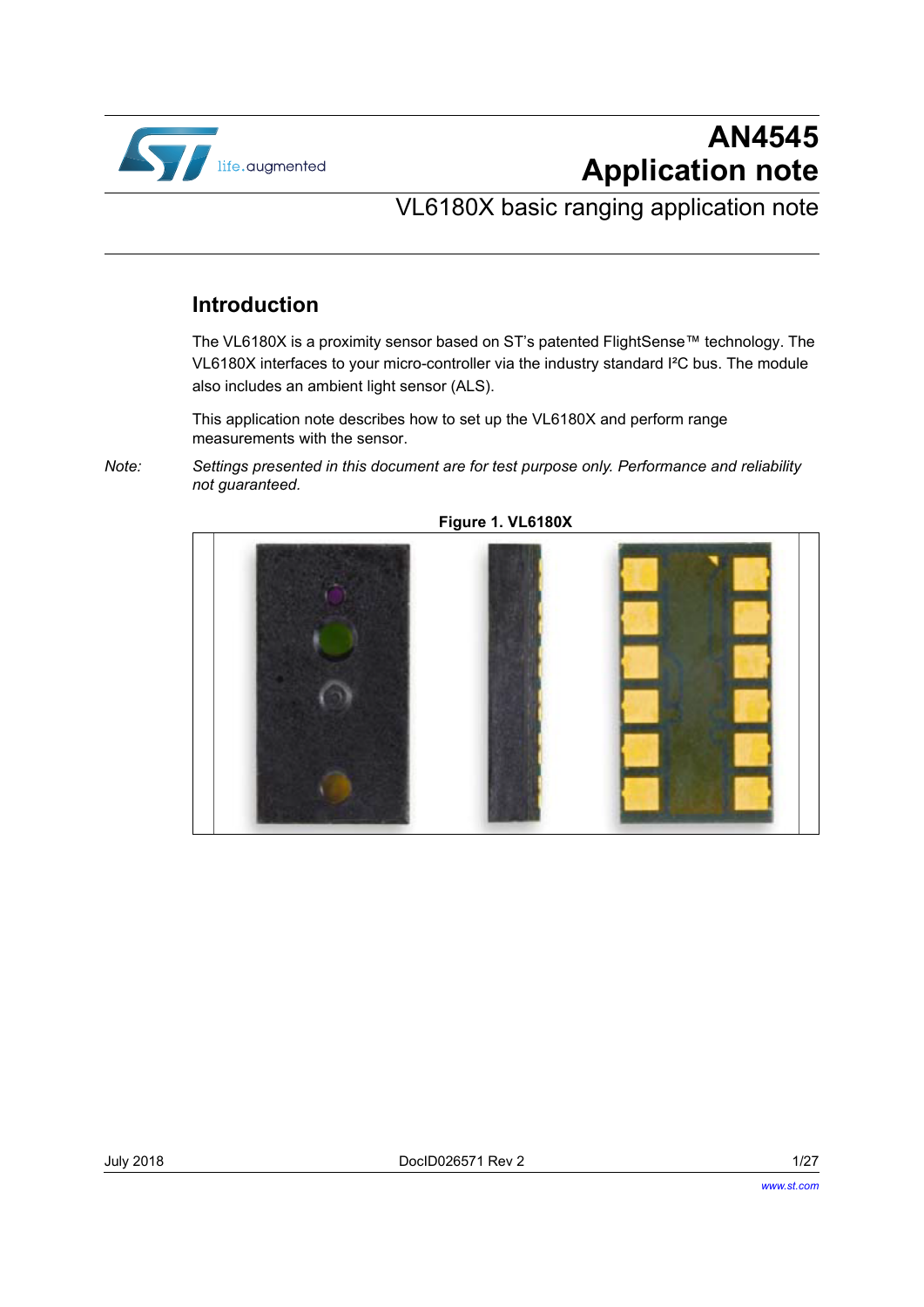# **Contents**

| 1              |     |       |                                                   |  |
|----------------|-----|-------|---------------------------------------------------|--|
|                | 1.1 |       |                                                   |  |
|                | 1.2 |       |                                                   |  |
|                | 1.3 |       |                                                   |  |
| $\overline{2}$ |     |       |                                                   |  |
|                | 2.1 |       |                                                   |  |
|                | 2.2 |       |                                                   |  |
| 3              |     |       |                                                   |  |
|                | 3.1 |       |                                                   |  |
|                | 3.2 |       |                                                   |  |
|                |     | 3.2.1 |                                                   |  |
|                |     | 3.2.2 |                                                   |  |
|                |     | 3.2.3 |                                                   |  |
|                |     | 3.2.4 |                                                   |  |
|                | 3.3 |       |                                                   |  |
|                |     | 3.3.1 |                                                   |  |
|                |     | 3.3.2 |                                                   |  |
|                |     | 3.3.3 |                                                   |  |
|                |     | 3.3.4 |                                                   |  |
| 4              |     |       |                                                   |  |
|                | 4.1 |       |                                                   |  |
|                | 4.2 |       |                                                   |  |
|                |     |       |                                                   |  |
|                | 4.3 |       |                                                   |  |
|                | 4.4 |       |                                                   |  |
| 5              |     |       |                                                   |  |
|                | 5.1 |       |                                                   |  |
|                |     | 5.1.1 | Cross talk compensation calibration procedure  17 |  |
|                |     | 5.1.2 |                                                   |  |

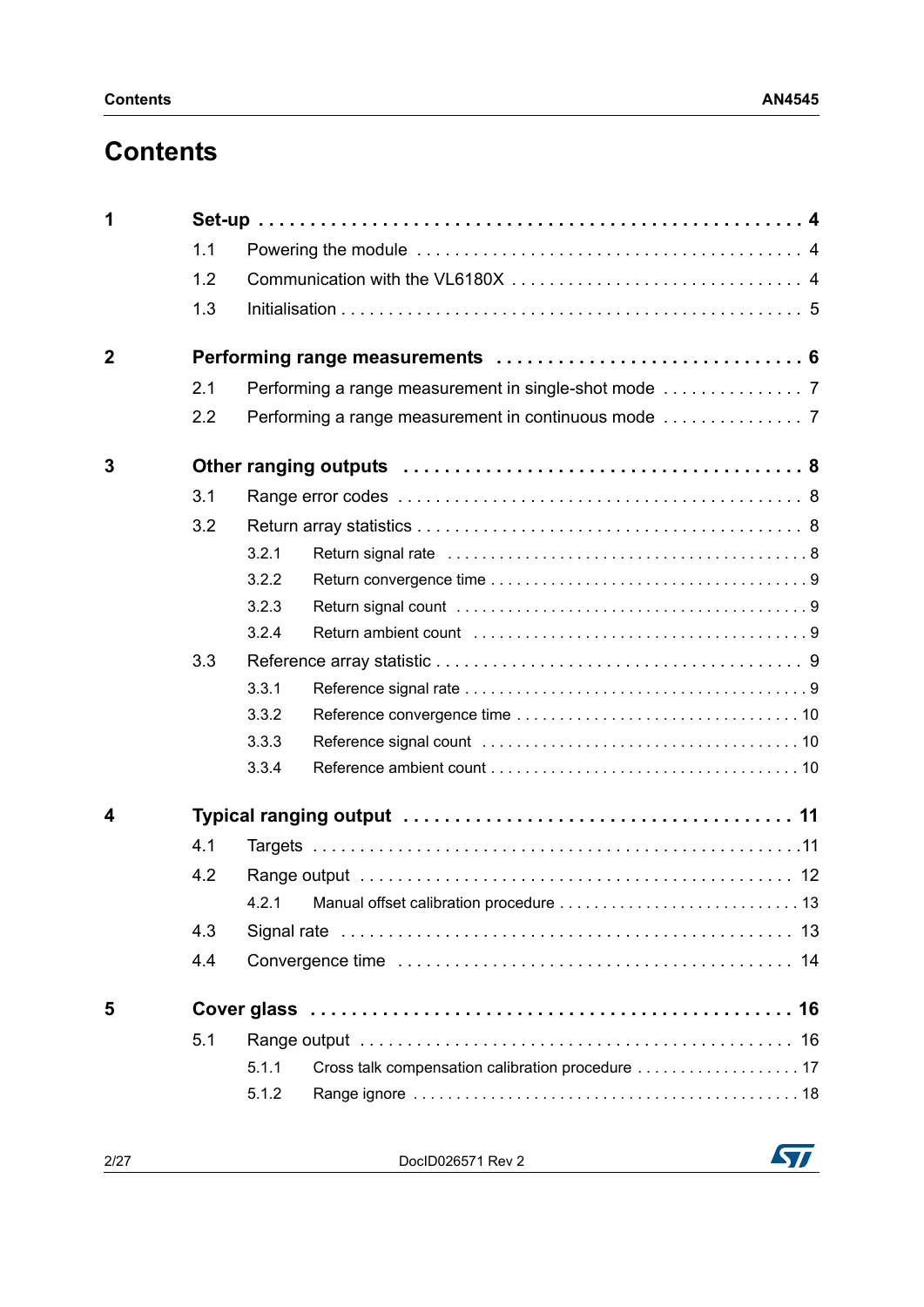| 6              |     |       |  |  |  |
|----------------|-----|-------|--|--|--|
|                | 6.1 |       |  |  |  |
|                |     | 6.1.1 |  |  |  |
|                |     | 6.1.2 |  |  |  |
|                |     | 6.1.3 |  |  |  |
|                | 6.2 |       |  |  |  |
| $\overline{7}$ |     |       |  |  |  |
| 8              |     |       |  |  |  |
| 9              |     |       |  |  |  |
| 10             |     |       |  |  |  |

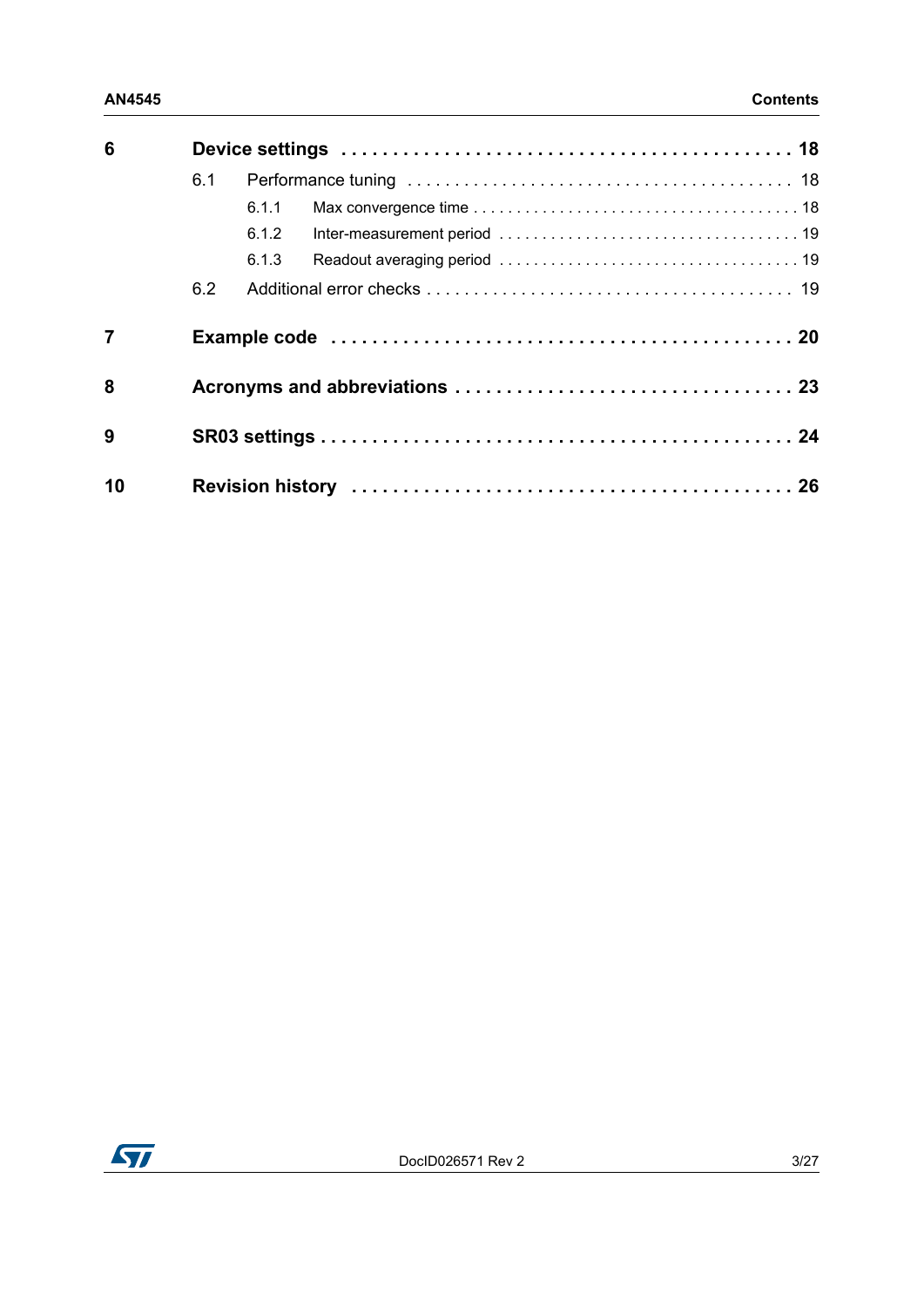## <span id="page-3-0"></span>**1 Set-up**

## <span id="page-3-1"></span>**1.1 Powering the module**

To power the module, we recommend connecting a 2v8 supply to AVDD and AVDD VCSEL. AVSS and AVSS VCSEL must be connected to ground.

- *Note: GPIO-0 is set as a shut down pin by default hence must be pulled high to avoid shutting down the device.*
- *Note: AVDD\_VCSEL must be applied before or at the same time as AVDD to ensure internal error check on the IR emitter passes.*



**Figure 2. VL6180X block diagram**

## <span id="page-3-2"></span>**1.2 Communication with the VL6180X**

Communication with the VL6180X is via the I²C bus. The default 7-bit address of the VL6180X is 0x29. It can be changed by the user to any 7-bit addresses by writing to the I2C\_SLAVE\_\_DEVICE\_ADDRESS {0x212} register. The SCL and SDA lines should each have a pull-up resistor on the I²C bus.

*Note: The VL6180X uses a 16-bit register index.* 



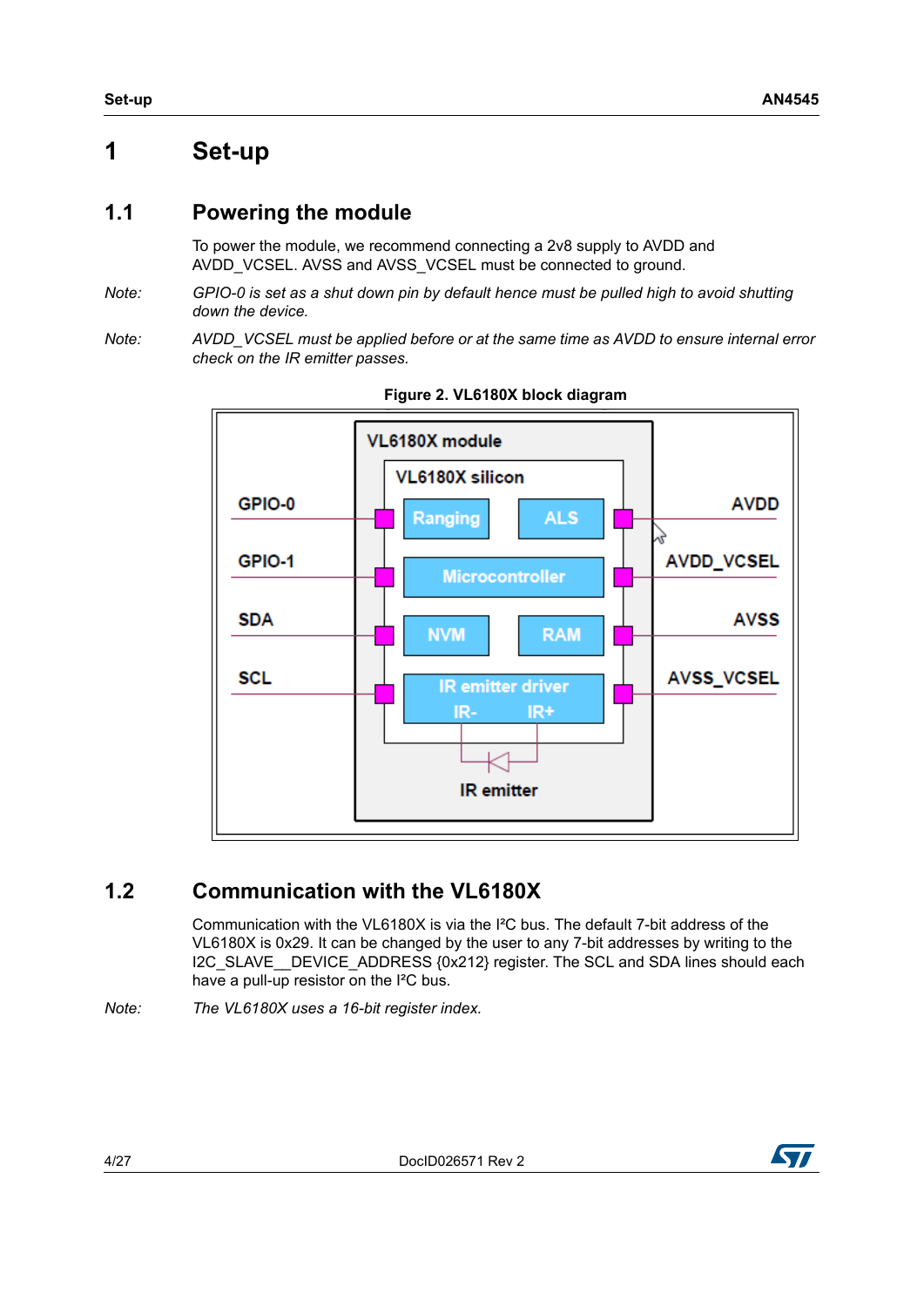### <span id="page-4-0"></span>**1.3 Initialisation**

The latest Standard Ranging (SR) settings must be loaded onto VL6180X after the device has powered up. The following procedure is recommended for loading the settings into the VL6180X.

- 1. Check device has powered up (Optional)
	- a) Check SYSTEM FRESH\_OUT\_OF\_RESET {0x16} register is equal to 0x01.
- 2. Load SR settings onto VL6180X
	- a) See *[Section](#page-23-0) 9* for the settings.
- 3. Apply other specific settings e.g. cross talk, GPIO, max convergence time etc. (Optional)
- 4. Write 0x00 to SYSTEM\_\_FRESH\_OUT\_OF\_RESET {0x16} (Optional)
	- a) Help host determine if settings have been loaded.
- 5. VL6180X is ready to start a range measurement.

*Note: This procedure must be repeated if the VL6180X has been power cycled or if GPIO-0 has been toggled. SYSTEM\_\_FRESH\_OUT\_OF\_RESET {0x16} will reset to 0x01 if the VL6180X has been power cycled or if GPIO-0 was toggled.*





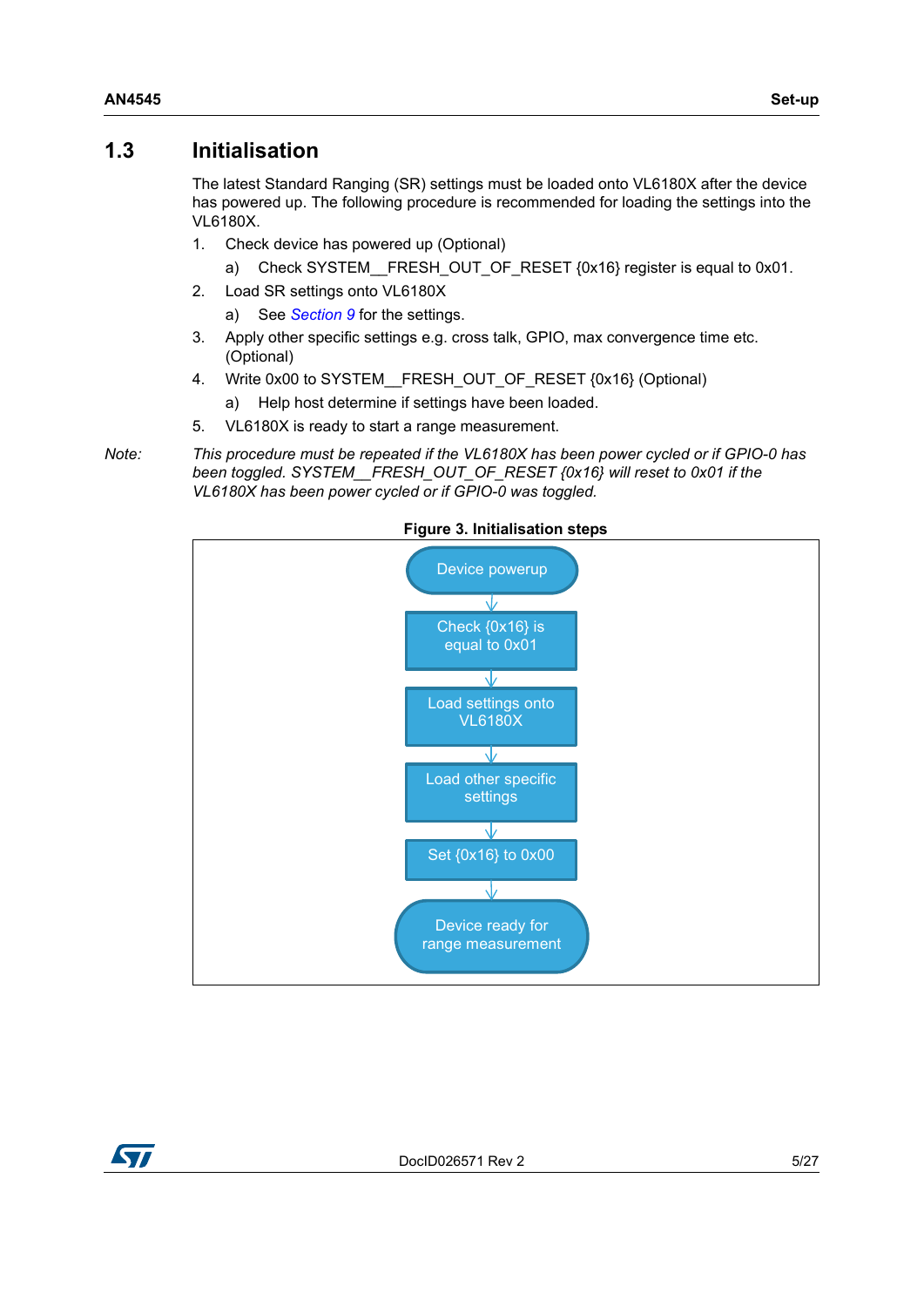## <span id="page-5-0"></span>**2 Performing range measurements**

After the settings have been loaded, range measurements can be started in one of two modes, Single-shot mode and Continuous mode.

In Single-shot mode, the VL6180X will perform a single range measurement and will enter software standby once the measurement has completed.

In continuous mode the VL6180X will perform back to back range measurements at a user determined rate until the stop command is issued. *[Section](#page-6-0) 2.1* and *[Section](#page-6-1) 2.2* outline the recommended procedure on performing a range measurements. *[Section](#page-19-0) 7* contains example code on how to initialise the device and perform range measurements with the sensor.



#### **Figure 4. Flowchart for performing range measurements**



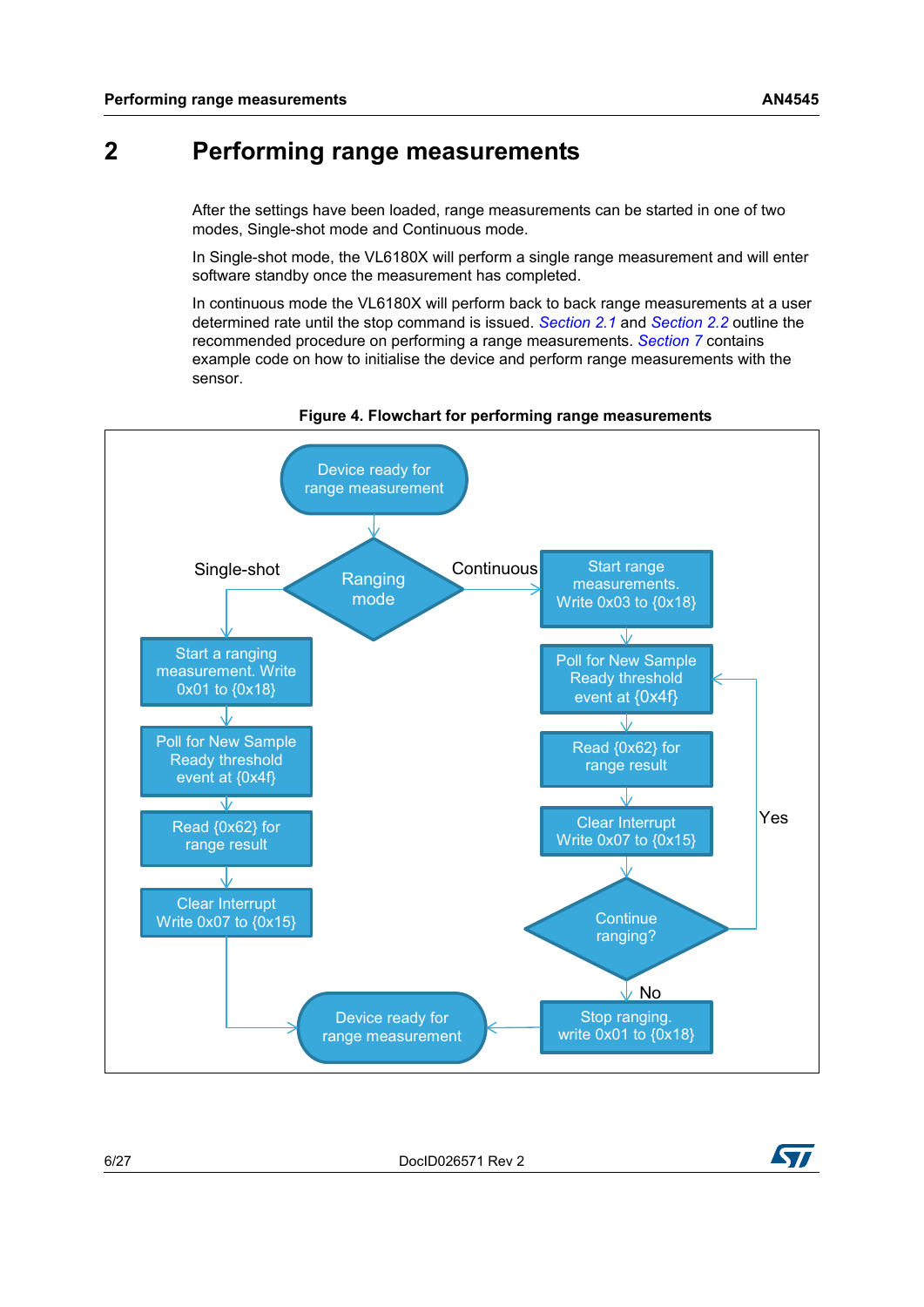## <span id="page-6-0"></span>**2.1 Performing a range measurement in single-shot mode**

- 1. Check device is ready to start a range measurement. (Optional)
	- a) Check bit 0 of RESULT RANGE STATUS {0x4d} is set.
- 2. Start a range measurement.
	- a) Write 0x01 to SYSRANGE START {0x18}.
- 3. Wait for range measurement to complete.
	- a) Poll RESULT INTERRUPT STATUS GPIO {0x4f} register till bit 2 is set to 1. (New Sample Ready threshold event).
- 4. Reading range result.
	- a) Read RESULT RANGE VAL {0x62}.
	- b) This is the range measurement between the VL6180X and target in mm
- 5. Clear the Interrupt status.
	- a) Write 0x07 to SYSTEM INTERRUPT CLEAR {0x15}.
- 6. Repeat the previous steps 1 to 4 for more range measurements.

## <span id="page-6-1"></span>**2.2 Performing a range measurement in continuous mode**

- 1. Check device is ready to start range measurement. (Optional)
- 2. Check bit 0 of RESULT RANGE STATUS {0x4d} is set.
- 3. Start range measurements.
	- a) Write 0x03 to SYSRANGE START {0x18}.
- 4. Wait for range measurement to complete.
	- a) Poll RESULT\_\_INTERRUPT\_STATUS\_GPIO {0x4f} register till bit 2 is set to 1. (New Sample Ready threshold event).
- 5. Reading range result.
	- a) Read RESULT\_\_RANGE\_VAL {0x62}.
	- b) This is the range measurement between the VL6180X and target in mm.
- 6. Clear the Interrupt status.
	- a) Write 0x07 to SYSTEM\_\_INTERRUPT\_CLEAR {0x15}.
- 7. Repeat the steps 2 to 4 for more range measurements.
- 8. Stop range measurements.
	- a) Write 0x01 to SYSRANGE\_\_START {0x18}.

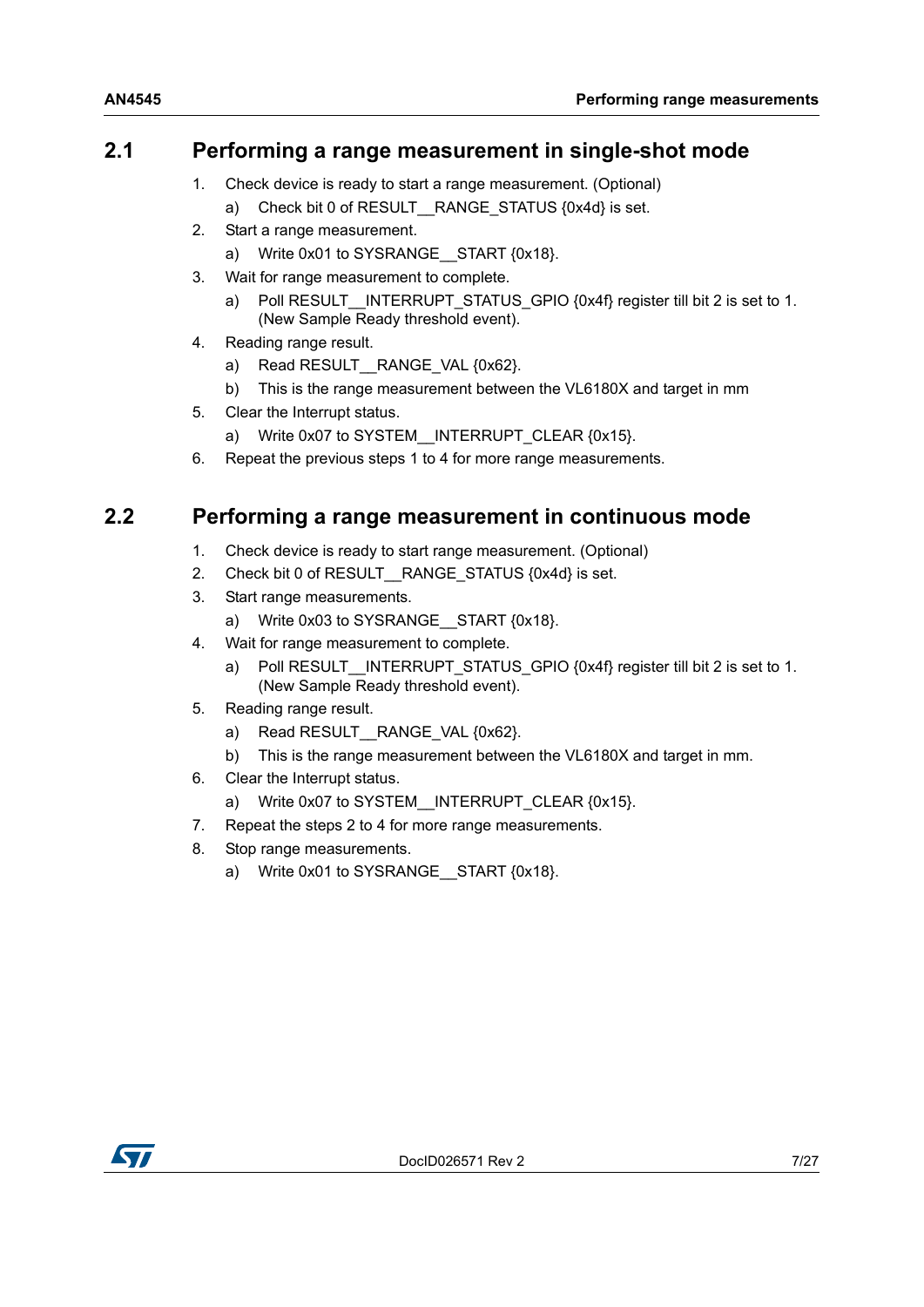# <span id="page-7-0"></span>**3 Other ranging outputs**

As well as the range output, the following can also be read along with each range measurement.

## <span id="page-7-1"></span>**3.1 Range error codes**

Register RESULT \_ RANGE\_STATUS {0x4d} returns an error code after each range measurement. Table 13 gives a summary of the range error codes:

| Bits [7:4] | Error code                 | <b>Description</b>                                                                                | Range           |
|------------|----------------------------|---------------------------------------------------------------------------------------------------|-----------------|
| 0          | No error                   | Valid measurement                                                                                 | $0 - 200^{(1)}$ |
| $1 - 5$    | System error               | System error detected. No<br>measurement possible.                                                | 255             |
| 6          | Early convergence estimate | <b>ECE check failed</b>                                                                           | 255             |
| 7          | Max convergence            | System did not converge before the<br>specified max. convergence time limit<br>No target detected | 255             |
| 8          | Range ignore               | Ignore threshold check failed                                                                     | 255             |
| $9 - 10$   | Not used                   |                                                                                                   |                 |
| 11         | <b>SNR</b>                 | Ambient light conditions too high.<br>Measurement invalidated                                     | 255             |
| 12         | Raw range algo underflow   | Range $< 0$<br>(because offset is programmable a<br>negative range result is possible)            | $\Omega$        |
| 13         | Raw range algo overflow    | Result is out of range. This occurs<br>typically around 200 mm                                    | 255             |
| 14         | Ranging algo underflow     | Range $< 0$<br>(because offset is programmable a<br>negative range result is possible)            | 0               |
| 15         | Ranging algo overflow      | Result is out of range. This occurs<br>typically around 200 mm                                    | 255             |

|  | Table 1. Range error codes |  |
|--|----------------------------|--|
|  |                            |  |

1. Range overflow occurs typically around 200 mm.

## <span id="page-7-2"></span>**3.2 Return array statistics**

### <span id="page-7-3"></span>**3.2.1 Return signal rate**

Register RESULT RANGE RETURN RATE {0x66} contains the signal rate from the return array recorded during the range measurement.

To convert the return rate into Mcps, read {0x66} and divide the value by 128.

*Note: {0x66} is a 16-bit register.* 

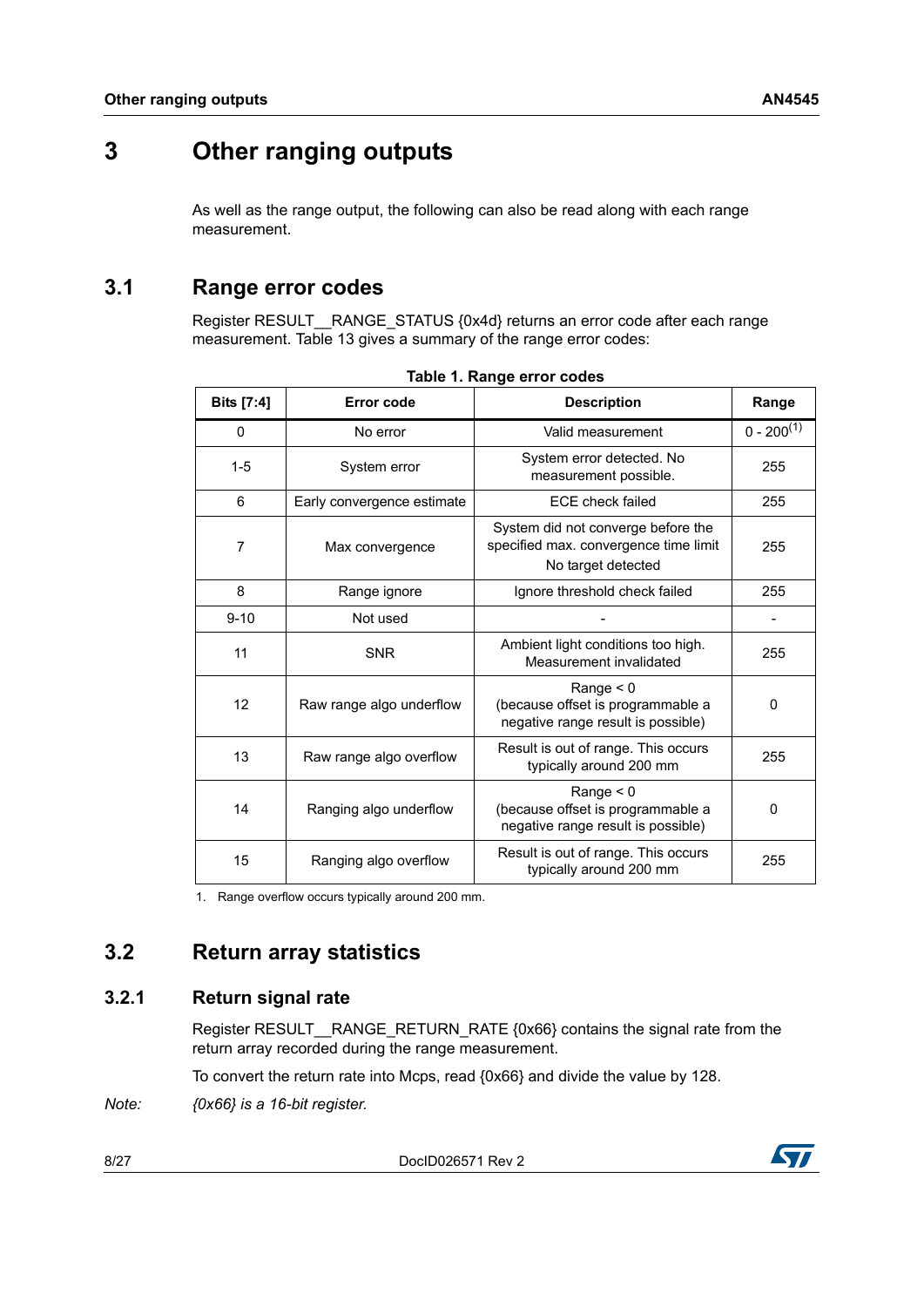#### <span id="page-8-0"></span>**3.2.2 Return convergence time**

Register RESULT \_RANGE\_RETURN\_CONV\_TIME {0x7c} contains the time in us it took for the return array on VL6180X to settle or converge on a target distance during the range measurement.

*Note: If Return convergence time is equal to the max convergence time, then VL6180X was not able to detect a target during the last measurement.* 

*{0x7c} is a 32-bit register.* 

#### <span id="page-8-1"></span>**3.2.3 Return signal count**

Register RESULT\_\_RANGE\_RETURN\_VCSEL\_COUNT {0x6c} contains the number of counts recorded during the convergence time $(a)$  from the return array during the range measurement.

The following equation show the relationship between count, signal rate and convergence time.

Return Signal Rate [Mcps] = Return Signal Count<br>Convergence Time [µs]

*Note: {0x6c} is a 32-bit register.* 

#### <span id="page-8-2"></span>**3.2.4 Return ambient count**

Register RESULT\_\_RANGE\_RETURN\_AMB\_COUNT {0x74} contains the number of ambient counts recorded during the convergence time<sup>(a)</sup> during the range measurement. The ambient counter is only active for 1/6th of the convergence time, hence the count value must be multiplied by 6 to calculate the ambient rate.

See the following equation of how to convert the ambient count into Mcps.

Return Ambient Rate [Mcps] = 
$$
\frac{\text{Return Ambient Count} \times 6}{\text{Convergence Time [µs]}}
$$

*Note: {0x74} is a 32-bit register* 

## <span id="page-8-3"></span>**3.3 Reference array statistic**

#### <span id="page-8-4"></span>**3.3.1 Reference signal rate**

Register RESULT \_ RANGE\_REFERENCE\_RATE {0x68} contains the signal rate from the reference array recorded during the range measurement.

To convert the reference rate into Mcps, read {0x68} and divide the value by 128.

*Note: {0x68} is a 16-bit register.* 

a. The count register continues to increment till both return and reference array have converged. This means for the Convergence time [µs], the maximum value between {0x7c} and {0x80} should be used in the equation. Under normal operation, {0x7c} should be the larger number value.

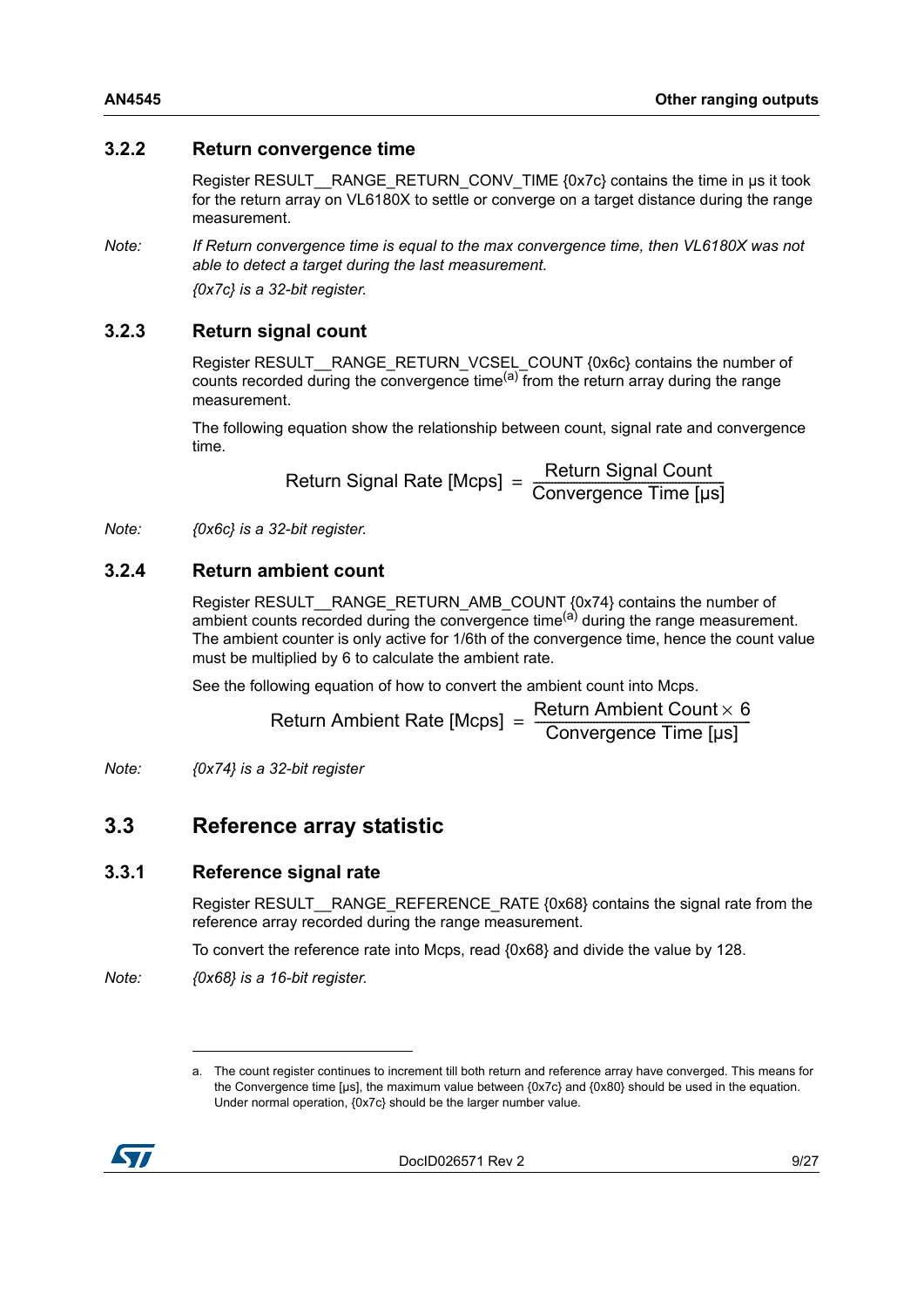#### <span id="page-9-0"></span>**3.3.2 Reference convergence time**

Register RESULT \_ RANGE\_REFERENCE\_CONV\_TIME {0x80} contains the time in µs it took for the reference array to settle or converged on a target distance during the range measurement.

*Note: {0x7c} is a 32-bit register.*

### <span id="page-9-1"></span>**3.3.3 Reference signal count**

Register RESULT RANGE\_REFERENCE\_SIGNAL\_COUNT {0x70} contains the number of counts recorded during the convergence time<sup>(1)</sup> from the reference array during each range measurement.

The following equation show the relationship between count, signal rate and convergence time.

Reference Signal Rate [Mcps] = Reference Signal Count<br>Convergence Time [µs]

*Note: {0x70} is a 32-bit register.* 

#### <span id="page-9-2"></span>**3.3.4 Reference ambient count**

Register RESULT\_\_RANGE\_REFERENCE\_AMB\_COUNT {0x78} contains the number of ambient counts recorded during the convergence time<sup> $(1)$ </sup> from the reference array. The ambient counter is only active for 1/6 of the convergence time, hence the count value must be multiplied by 6.

See the following equation of how to convert the ambient count into Mcps.

| Reference Ambient Rate [Mcps] | Reference Ambient Count $\times$ 6 |
|-------------------------------|------------------------------------|
|                               | Convergence Time [µs]              |

*Note: {0x78} is a 32-bit register* 

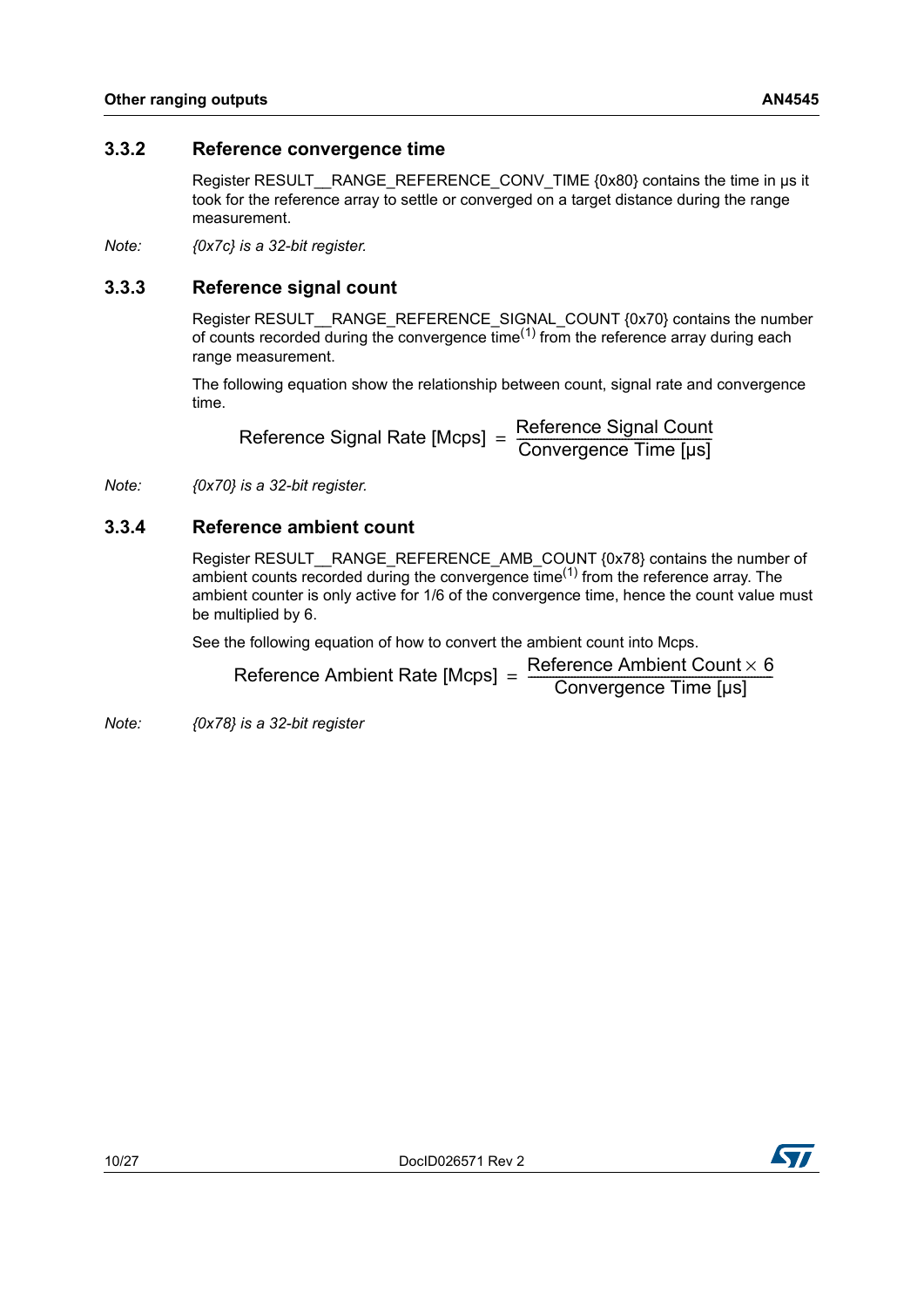## <span id="page-10-0"></span>**4 Typical ranging output**

## <span id="page-10-1"></span>**4.1 Targets**

For the purposes of this document all targets are referred to in terms of their photopic (visible spectrum) reflectance. It should be noted that the photopic reflectance of a target is not necessarily the same as the reflectance at 850nm (the wavelength of the VL6180X emitter).

Unless otherwise specified, all targets referenced in VL6180X documentation are Munsell neutral color (gray) charts from X-rite (www.xrite.com), filling the entire field of view. The Munsell notation and reflectance is listed here for each target used.

- $N2.00/M^{(b)}$  3% 'Black'
- N2.75/M 5% 'Black'
- N4.75/M 17% 'Gray'
- N9.50/M 88% 'White'

b. /M refers to a matt finish on the target

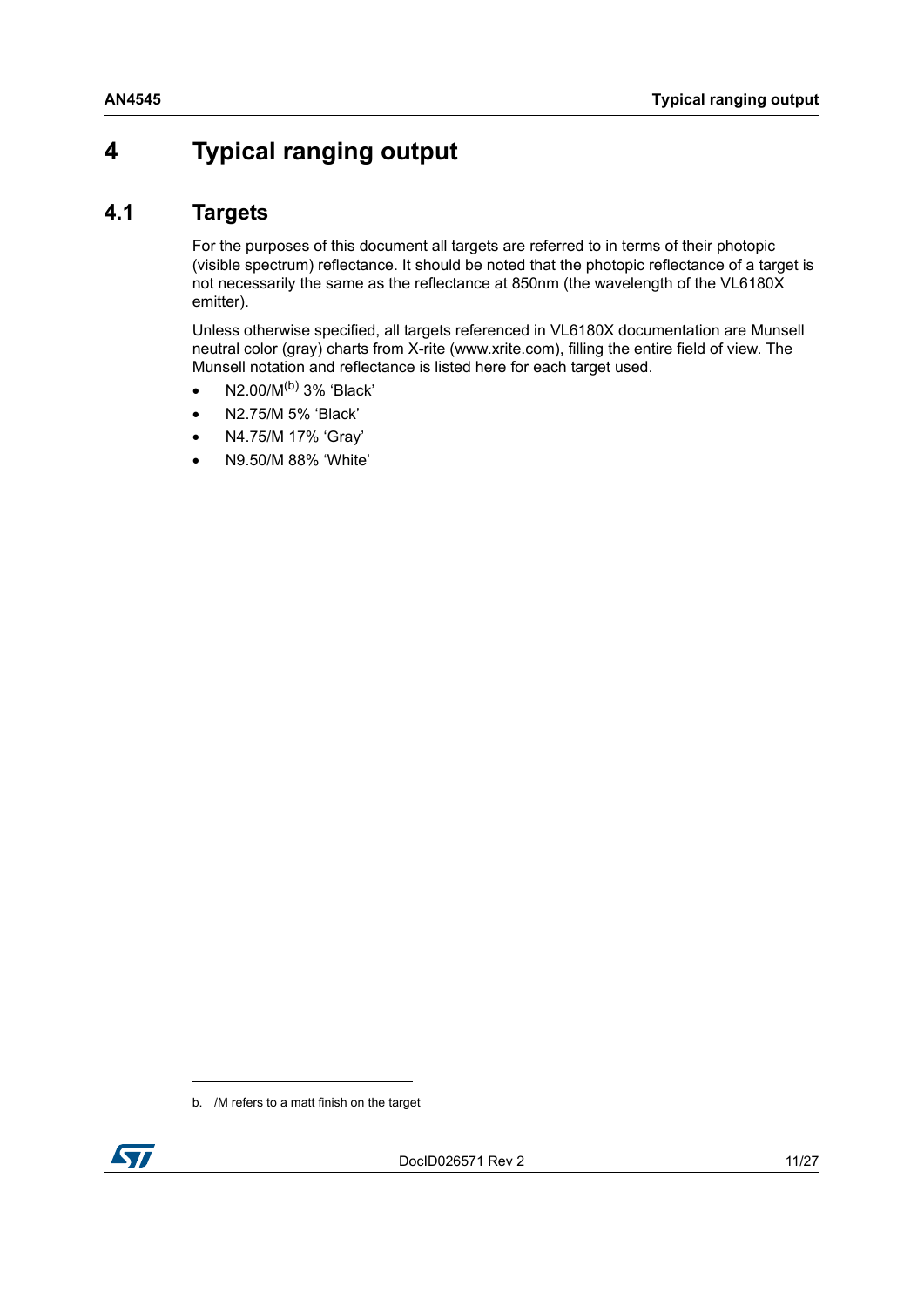## <span id="page-11-0"></span>**4.2 Range output**

*[Figure](#page-11-1) 5* shows the typical ranging output from VL6180X for different targets at different distances.



<span id="page-11-1"></span>

The range output of VL6180X with each of the targets should be linear with range. There could however be an offset error<sup>(c)</sup>. This error can be corrected by performing a manual offset calibration, see *[Section](#page-12-0) 4.2.1*.

*Note: At <10mm the interaction between the target and VL6180X will prevent the range output from reaching 0mm. This is due to a number of physical effects:* 

- •*Separation between VCSEL and return array*
- •*Multiple reflections between target surface and VL6180X*
- • *VCSEL output penetrating the target surface and scattering off the layers inside the target*



c. See section 4 in the VL6180X dataset for the specification on offset error.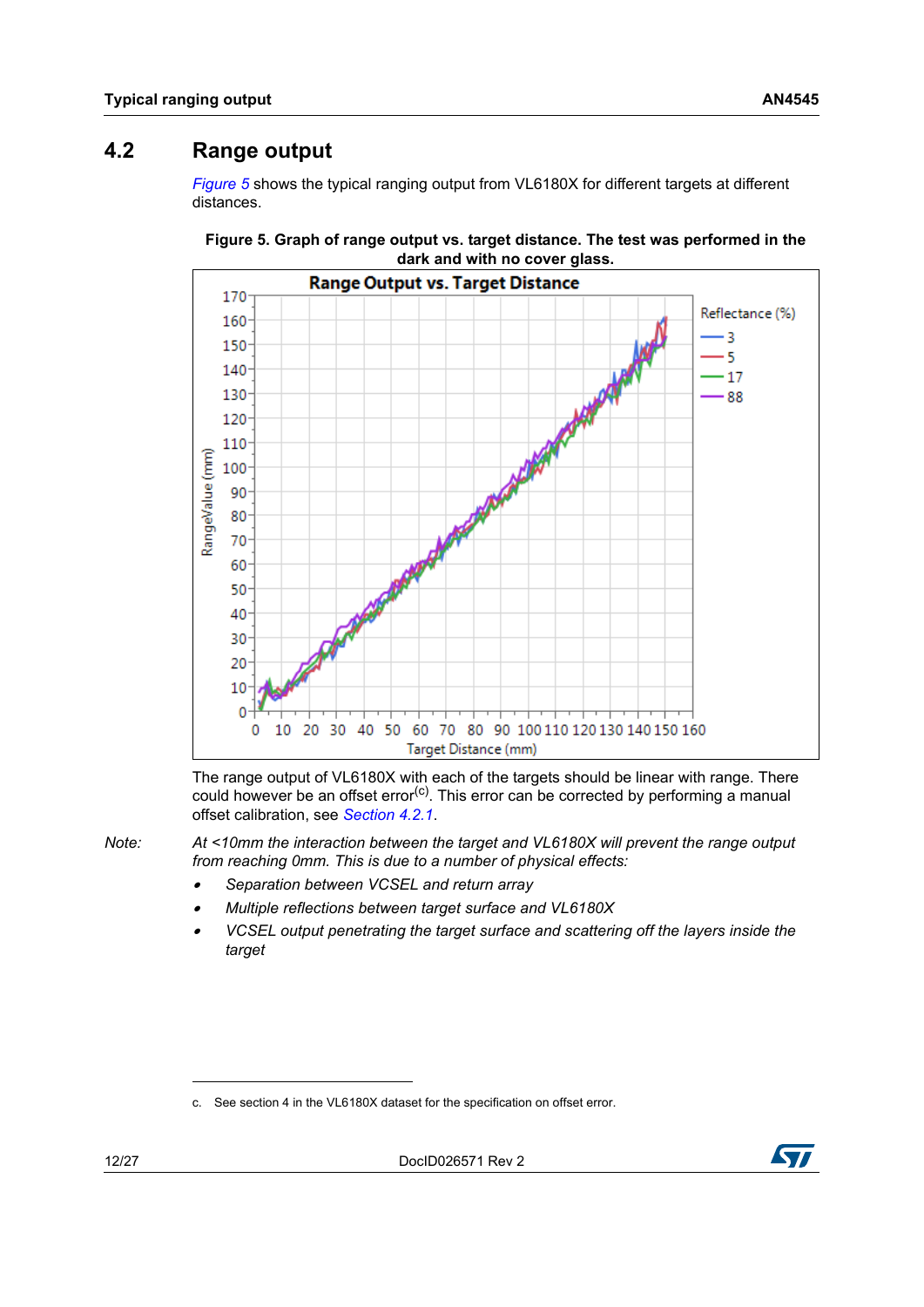### <span id="page-12-0"></span>**4.2.1 Manual offset calibration procedure**

This section describes a procedure for calibrating offset.

- 1. Clear the system offset
	- a) Write 0x00 to SYSRANGE\_\_PART\_TO\_PART\_RANGE\_OFFSET {0x24}.
- 2. Place a target at 50mm away from VL6180X.
	- a) Using a target with 17% reflectance or higher is recommended.
	- b) When calibrating with cover glass we recommended using a target with reflectance of 88% or higher to minimize error from cross talk.
- 3. Collect a number of range measurements with the target in place and calculate mean of the range results.
	- a) For a reliable measurement, take at least 10 measurements.
- 4. Calculate the offset required:

Offset = Target Distance  $[mm]$  – Average range  $[mm]$ 

Offset =  $50 - A$ verage range [mm]

- 5. Apply offset:
	- a) Write the calculated offset value to SYSRANGE\_\_PART\_TO\_PART\_RANGE\_OFFSET {0x24}.

*Note:* {0x24} is in *2s complement representation. For offset value 0 to127, write 0x00 to 0x7f. For offset value -1 to -128, write 0xff to 0x80, e.g -30 = 0xe2*

## <span id="page-12-1"></span>**4.3 Signal rate**

*[Figure](#page-13-1) 6* shows the return signal rate output from VL6180X for different targets at different distances. The return signal rate can provide useful information on how optimised VL6180X settings to perform more efficiently and reliably.

The return signal rate from a target will generally follow the inverse square law as the target moves away from VL6180X. Assume the target fills the VL6180X's field of view<sup>(d)</sup> and is at a distance >10mm.

As target distance drops below 10mm, the target will start to block off the optical path between the VCSEL and the return array. A target at <10mm can reduce the signal to a level that can prevent the VL6180X from completing a range measurement.

*Note: Cover glass can alter the return signal rate characteristics. We therefore recommend the signal rate be re-characterized once the VL6180X has been integrated into the final system before attempting to perform any system optimization.*

d. The field or view of VL6180X is approximately ±12.5°.

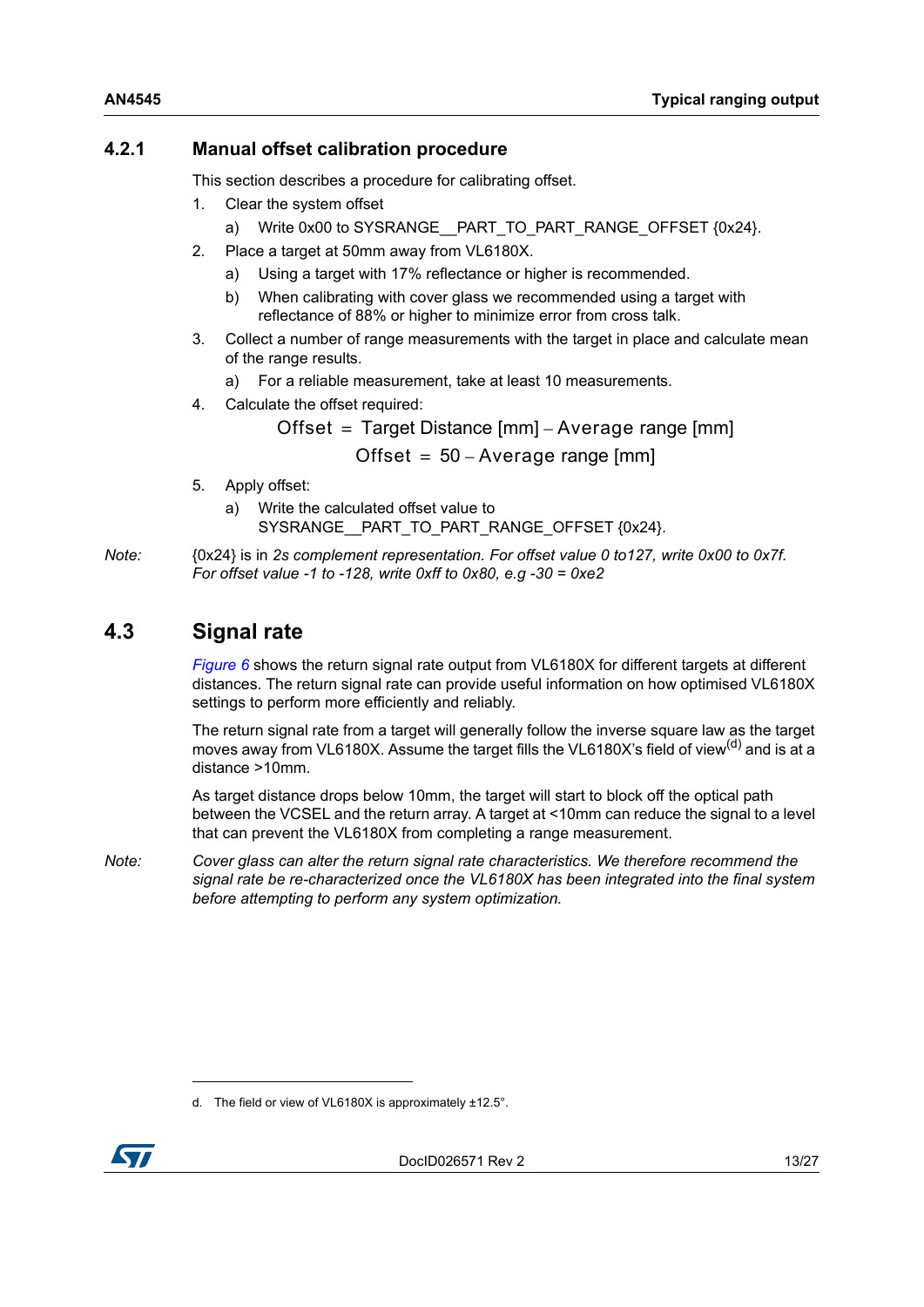$200$ 

 $100 -$ 

8888

40

30  $\overline{20}$ 

 $10 -$ 

 $\frac{8}{5}$  $\overline{4}$  $\overline{3}$  $\overline{2}$ 

 $1<sup>1</sup>$  $\frac{0.8}{0.7}$ <br>0.6  $0.5<sub>1</sub>$  $\pmb{0}$ 

Return Signal Rate (Mcps)



<span id="page-13-1"></span>**Figure 6. Graph of return signal rate vs. target distance. The test was performed in the** 

## <span id="page-13-0"></span>**4.4 Convergence time**

*[Figure](#page-14-0) 7* shows the typical convergence time output from VL6180X for different targets at different distances. The convergence time can provide useful information on how to optimise VL6180X settings to perform more efficiently and reliably.

10 20 30 40 50 60 70 80 90 100 110 120 130 140 150 160 Target Distance (mm)

*Note: Cover glass can alter the return* convergence time *characteristics. We therefore recommend the* convergence time *be re-characterized once the VL6180X has been integrated into the final system before attempting to perform any system optimization.*

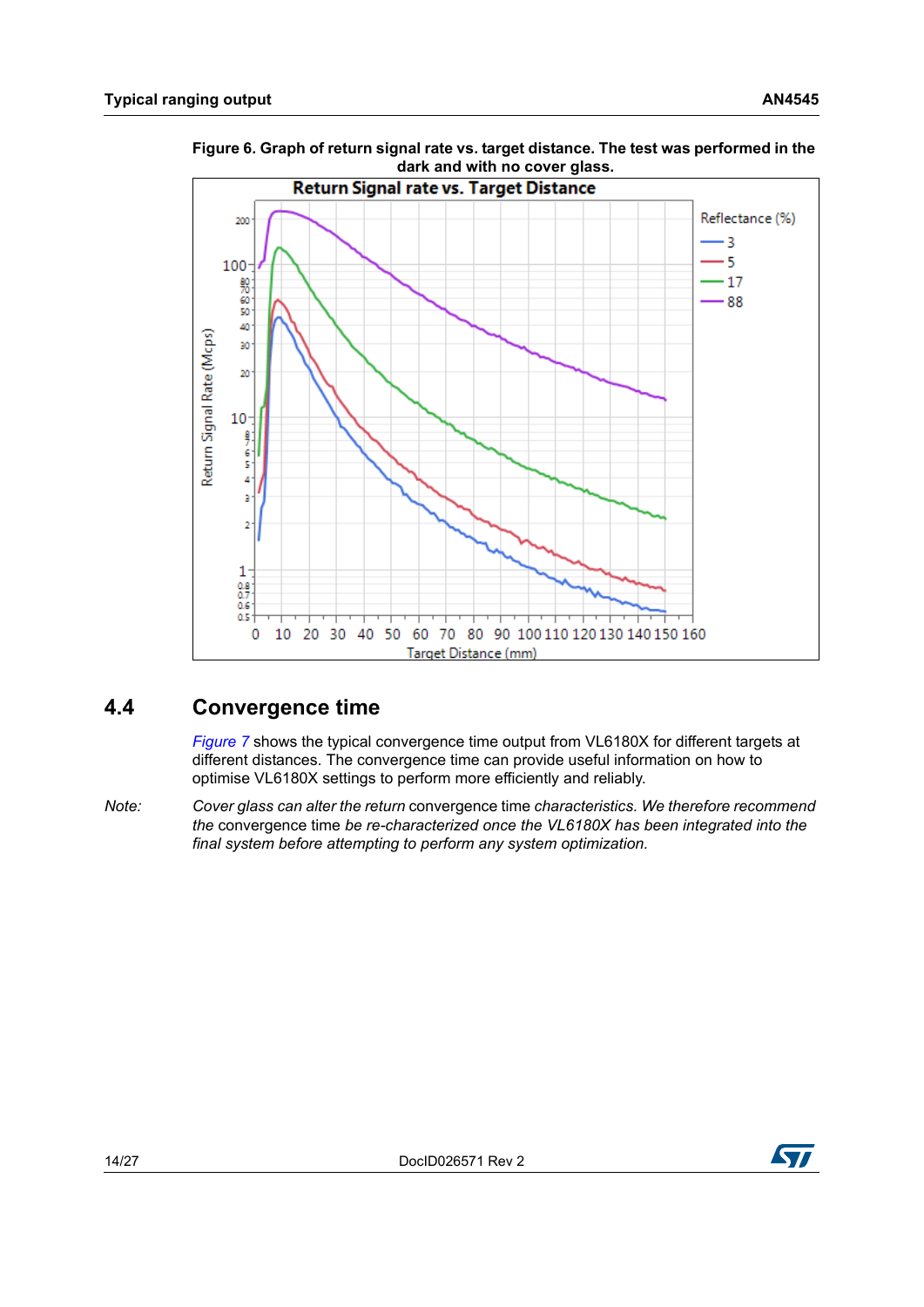

<span id="page-14-0"></span>**Figure 7. Graph of convergence time vs. target distance. The test was performed in the dark and with no cover glass.**

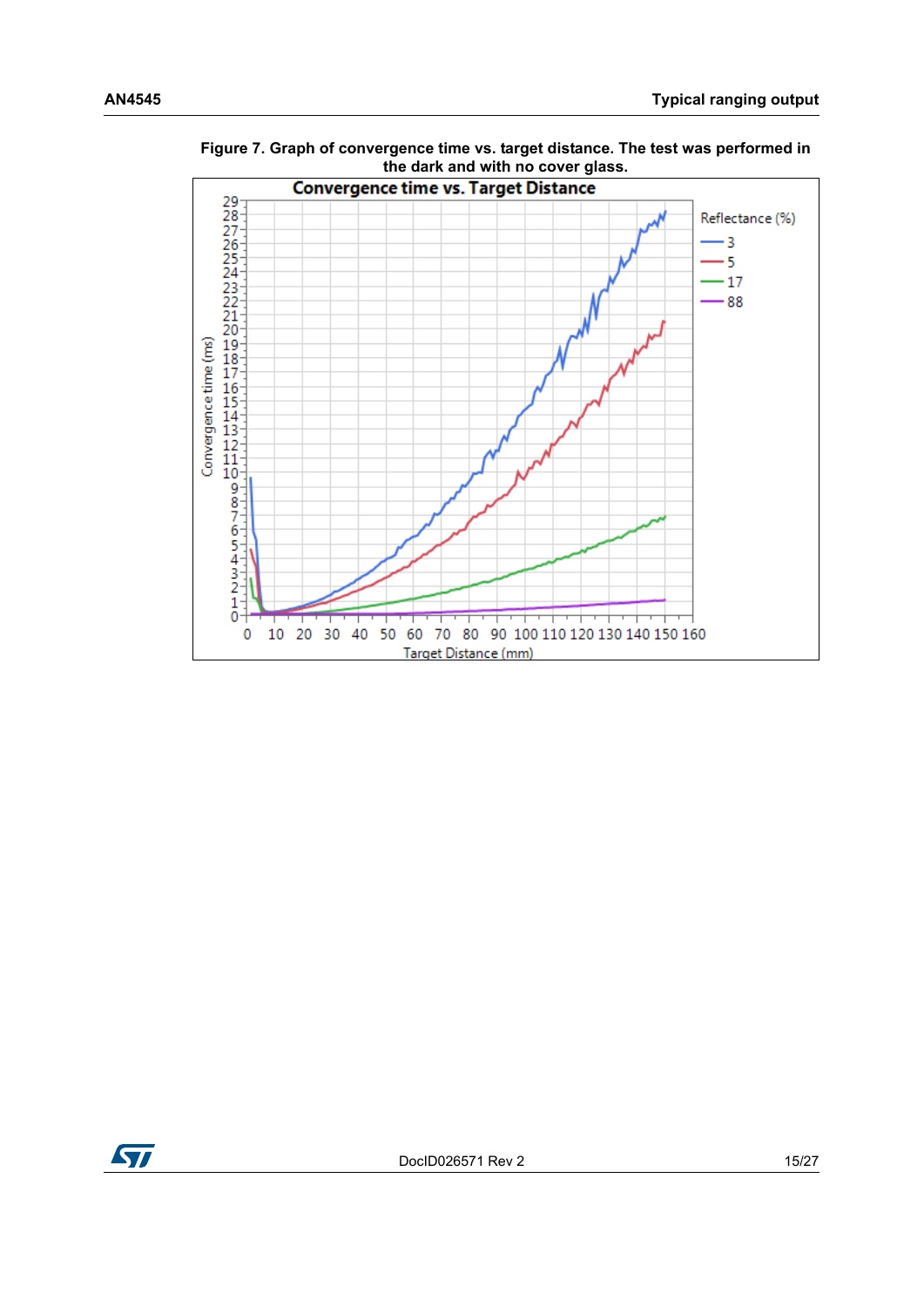## <span id="page-15-0"></span>**5 Cover glass**

The VL6180X should be used with a cover glass. The cover glass can cause internal reflection and this can be detected by VL6180X as unwanted signals. This is known as the cross talk.

The cross talk can affect the range output, hence we recommend the user perform the cross talk compensation calibration procedure when using the VL6180X with cover glass (see *[Section](#page-16-0) 5.1.1*). The range ignore function should also be enabled to remove false detections from the cover glass, see *[Section](#page-17-0) 5.1.2*.

### <span id="page-15-1"></span>**5.1 Range output**

*[Figure](#page-15-2) 8* shows the impact of the cover glass on the range output of VL6180X. The internal reflection between the glass and the VL6180X causes the ranging output to decrease at longer distances.

This error in range is a ratio of the target signal rate and magnitude of the cross talk, hence the range output from a darker target are more susceptible to the effect of cross talk.

*[Figure](#page-16-1) 9* shows the range output from VL6180X with the cross talk compensation calibration procedure implemented. The range error caused by the cover glass is corrected.

*Note: The offset might need to be re-calibrated when ranging though cover glass.*

*The cross talk rate depends on the glass type and its placement relative to VL6180X. If the glass type or its position changes, then cross talk compensation calibration might need to be re-done.*



#### <span id="page-15-2"></span>**Figure 8. Graph of range output vs. target distance without cross talk compensation calibration. The test was performed in the dark and with cover glass**

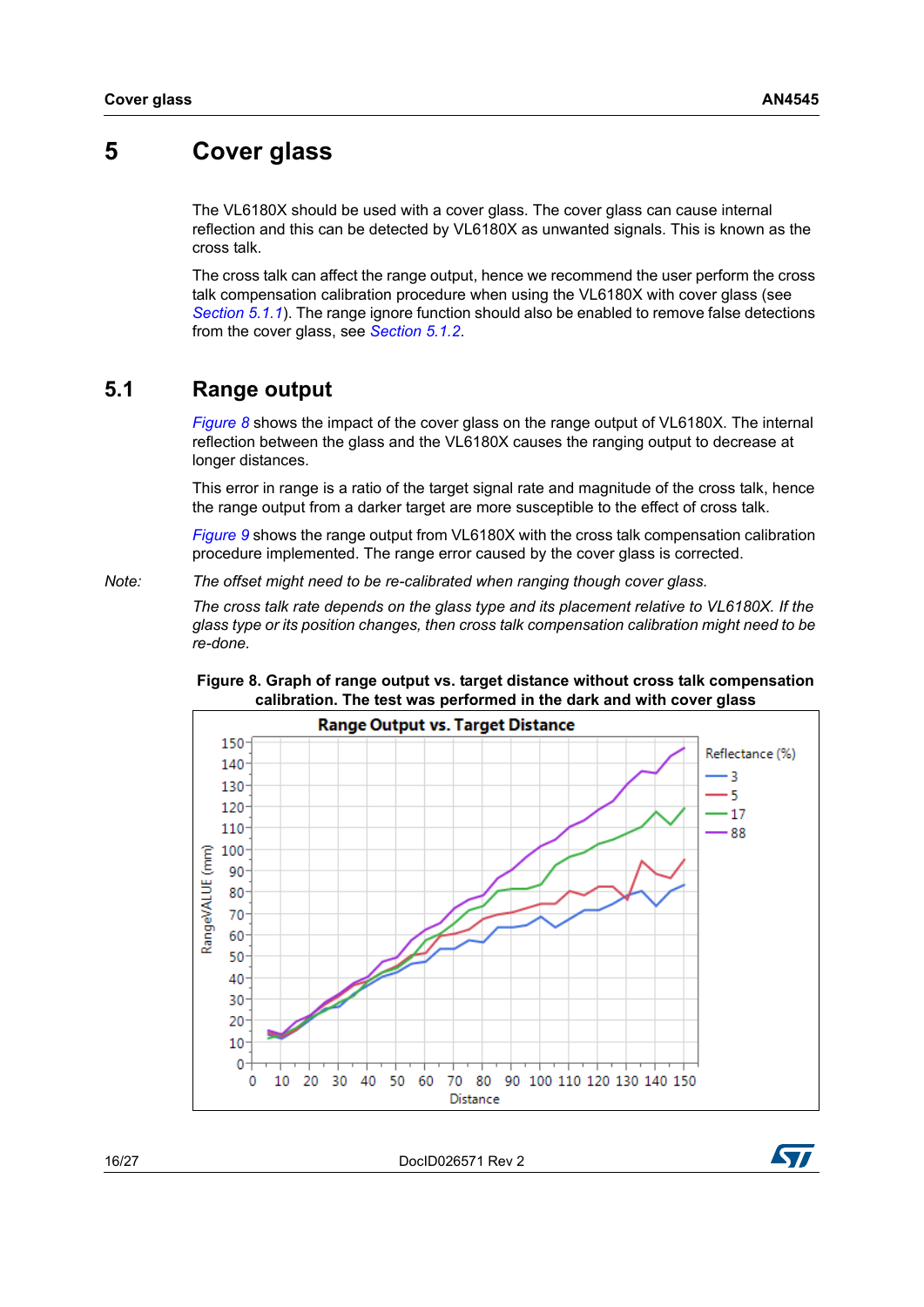

<span id="page-16-1"></span>**Figure 9. Graph of range output vs. target distance with cross talk compensation calibration. The test was performed in the dark and with cover glass**

### <span id="page-16-0"></span>**5.1.1 Cross talk compensation calibration procedure**

This section describes a procedure for calibrating system cross talk.

- 1. Perform the offset calibration (recommended)
	- a) See *[Section](#page-12-0) 4.2.1*.

*Note: If the offset is incorrectly calibrated, cross talk calibration will be inaccurate.*

- 2. Place a dark target at 100mm away from VL6180X.
	- a) Low reflectance target recommended, e.g. 3% reflectance target.
- 3. Ensure SYSRANGE CROSSTALK COMPENSATION RATE {0x1e} is set to 0.
- 4. Collect a number of range measurements with the target in place and calculate mean of the range results and Return signal rate.
	- a) For a reliable measurement, take at least 10 measurements.
- 5. Calculate the cross talk:

 $\textsf{cross}\text{-}\textsf{talk}\ [\textsf{Mcps}] \ = \ \textsf{Average}\ \textsf{Rtn}\ \textsf{Rate}\ [\textsf{Mcps}] \ \times \Big (1 - \frac{\textsf{Average}\ \textsf{range}}{\textsf{Target}\ \textsf{Distance}}\Big )$ cross-talk [Mcps] = Rtn Rate [Mcps]  $\times$  (1 – Average range / 100)

- 6. Apply offset:
	- a) Write the calculated cross talk value to SYSRANGE\_CROSSTALK\_COMPENSATION\_RATE {0x1e}.
- *Note: {0x1e} is a 316-bit register in 9.7 format: For cross talk value of 0.4 Mcps = 0.4 x 128 =51.2, register value to be written = 0x33.*

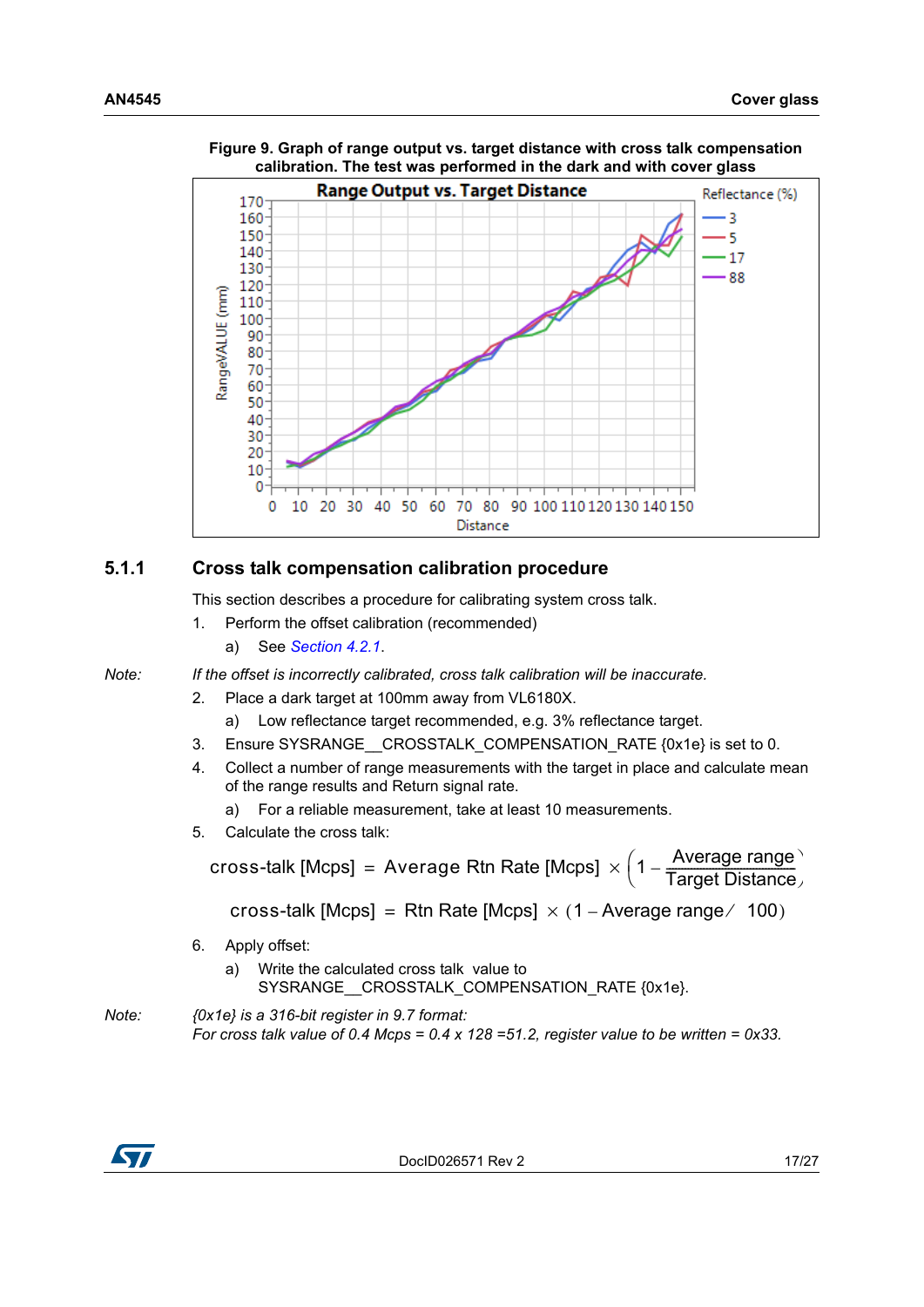#### <span id="page-17-0"></span>**5.1.2 Range ignore**

The range ignore function in VL6180X can be enabled by setting bit 1 of SYSRANGE RANGE CHECK ENABLES {0x2d}. If enabled, the ignore threshold must be specified.

We recommend setting the ignore threshold to at least 1.2x cross talk.

e.g. SYSRANGE RANGE IGNORE THRESHOLD  ${0x26}$  = cross talk (Mcps) x 1.2

A range ignore error will be flagged if the return signal rate is less than the ignore threshold.

## <span id="page-17-1"></span>**6 Device settings**

### <span id="page-17-2"></span>**6.1 Performance tuning**

Changing the settings in this section can affect the performance of the overall system.

### <span id="page-17-3"></span>**6.1.1 Max convergence time**

<span id="page-17-4"></span>The SYSRANGE MAX\_CONVERGENCE\_TIME {0x1c} register sets an upper limit for the max convergence time. See *[Figure](#page-17-4) 10*.

| Clear Interrupt from {0x15} |                                 |                      |                   |  |
|-----------------------------|---------------------------------|----------------------|-------------------|--|
| GPIO_1                      |                                 |                      |                   |  |
| Ranging Status              | System Power up Convergnce time | Sampling period      | System Power down |  |
| Max Convergence time {0x1c} |                                 | Max Convergence time |                   |  |
| Full ranging Cycle          |                                 | Full ranging Cycle   |                   |  |
| Interrupt from {0x18}       |                                 |                      |                   |  |

#### **Figure 10. System timing diagram for a signal ranging measurement**

The max convergence time is made up of the convergence time and sampling period. By default the max convergence time is set to 49ms during device power-up.

Reducing the max convergence time will reduce the maximum time a measurement will be allowed to complete and can reduce the power consumption when no target is present. We recommend a value of 30ms for the max convergence time as a suitable starting point.

*Note: Reducing the max convergence time will reduce the distance the VL6180X is able to range to.*

> Since the max convergence time controls maximum duration of each range measurement, it effectively controls the minimum signal rate required by the VL6180X to complete a range measurement.

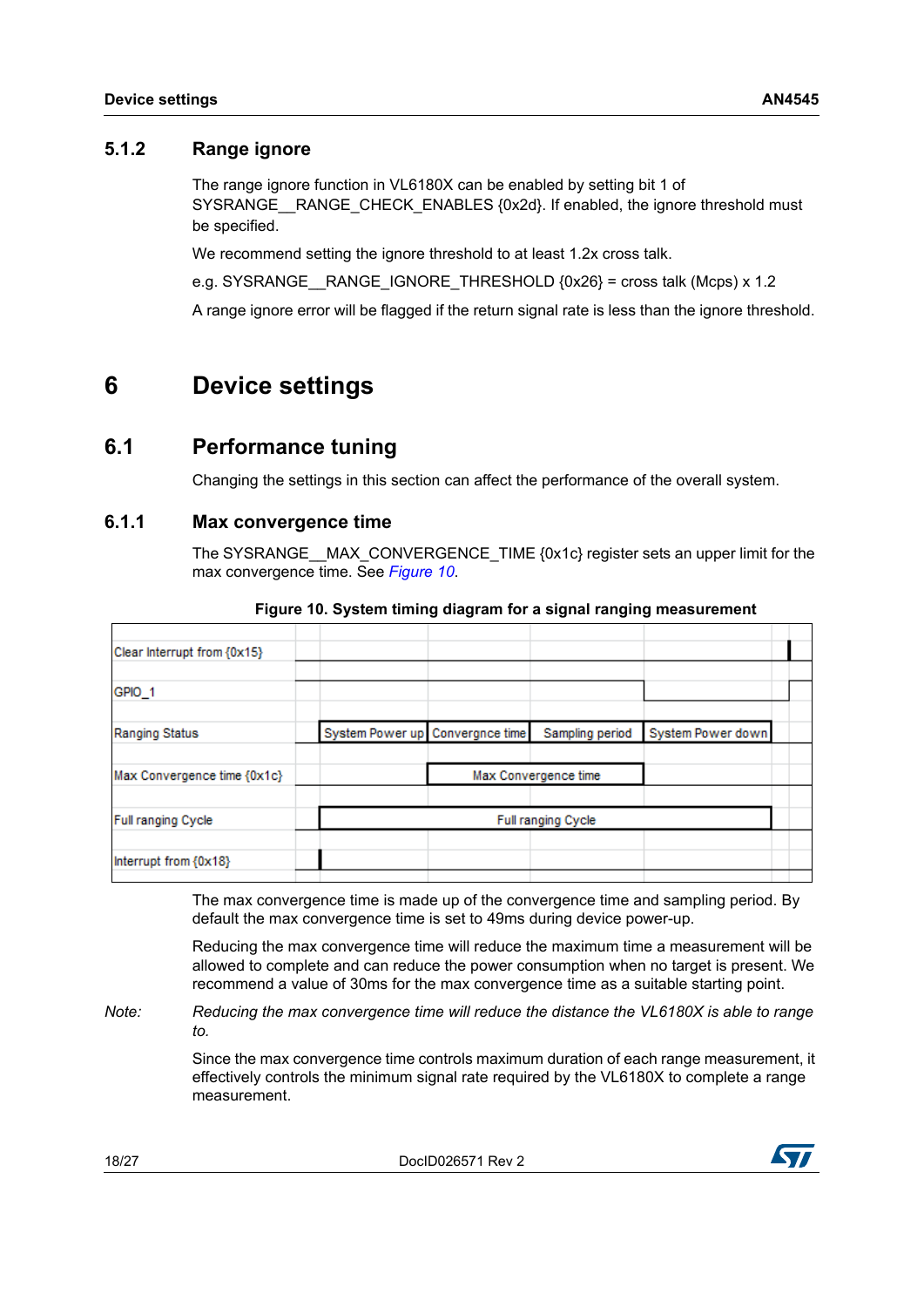During a range measurement, the signal from the return array is counted within the convergence time window. The VL6180X will only report an valid range when a threshold of 15360 has been reached. The minimum signal rate required for convergence is therefore related to the Max convergence time via the following equation.

Min signal rate [cps] =  $\frac{15360}{\text{Max Conv time [s] - Sampling period [s]}}$ 

The sampling period is set to 4.4ms by default.

If the return signal from a target is lower than the minimum signal rate then the VL6180X will return a range output of 255 and a max convergence will be flagged.

*Note: {0x1c} is a 8-bit register.* 

*Maximum value for the Max convergence time is 63ms. Minimum value should be set to a value of 2 or higher for range measurement to be successful.*

*1 code = 1 ms.*

#### <span id="page-18-0"></span>**6.1.2 Inter-measurement period**

The SYSRANGE INTERMEASUREMENT PERIOD {0x1b} register sets the Intermeasurement period between each measurement when in continuous mode. The intermeasurement period needs to be set to a value that is above the maximum allowable full ranging cycle period. The following equations define the minimum inter-measurement period to ensure correct operation:

Inter-measurement period\*0.9 > Full ranging cycle = Max convergence time + 5ms.

#### *Note: {0x1b} is a 8-bit register.*

*A value of 0x00 for {0x1b} equals to a inter-measurement period 10ms.* Each code will add *10ms to the inter-measurement period. e.g. inter-measurement period 50ms = 0x04.*

#### <span id="page-18-1"></span>**6.1.3 Readout averaging period**

The READOUT AVERAGING SAMPLE PERIOD {0x10a} register sets the internal readout averaging sample period. Increasing the sampling period decreases noise but increases max convergence time and power consumption. Each code corresponds to around 64.5µs additional processing time and there is a fixed 1.3ms of overhead during readout.

Sampling period = 1.3ms + 64.5µs \* READOUT\_\_AVERAGING\_SAMPLE\_PERIOD

By default {0x10a} is set to 0x30 which will give a sampling period of 4.4ms.

### <span id="page-18-2"></span>**6.2 Additional error checks**

VL6180X has three additional system error checks which can be enabled to help filter out invalid range results. See the VL6180X data sheet on how to set these error checks as well as enabling and disabling them.

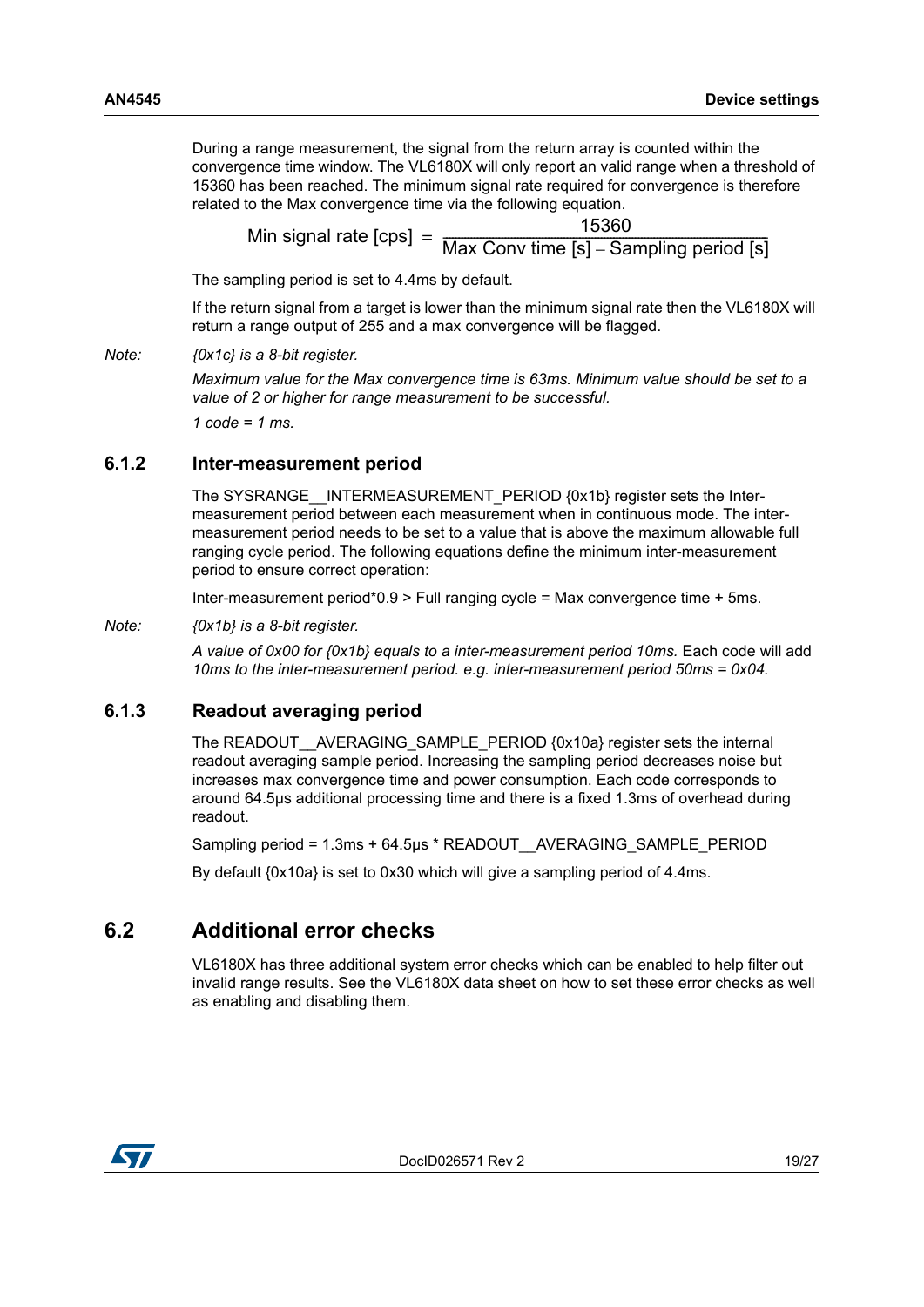## <span id="page-19-0"></span>**7 Example code**

Below is example code on how to perform ranging with VL6180X using single shot mode. The code is based on the STM32 F401 Nucleo board and can be compiled using the mbed Compiler.

```
///////////////////////////////////////////////////////////////////
// Beginning of code
///////////////////////////////////////////////////////////////////
#include "mbed.h"
Serial pc(SERIAL_TX, SERIAL_RX); // set-up serial to pc
I2C i2c(I2C_SDA, I2C_SCL); // Set up I²C on the STM32 NUCLEO-401RE
#define addr (0x52) // I²C address of VL6180 shifted by 1 bit 
                       // (0x29 << 1) so the R/W command can be added
///////////////////////////////////////////////////////////////////
// Split 16-bit register address into two bytes and write 
// the address + data via I²C
///////////////////////////////////////////////////////////////////
void WriteByte(wchar_t reg,char data) {
      char data_write[3];
     data_write[0] = (reg >> 8) & 0xFF;; // MSB of register address
     data_write[1] = reg & 0xFF; // LSB of register address
     data_write[2] = data & 0xFF;
     i2c.write(addr, data_write, 3);
}
///////////////////////////////////////////////////////////////////
// Split 16-bit register address into two bytes and write 
// required register address to VL6180 and read the data back
///////////////////////////////////////////////////////////////////
char ReadByte(wchar_t reg) {
     char data_write[2];
     char data_read[1];
     data_write[0] = (reg >> 8) & 0xFF; // MSB of register address
     data_write[1] = reg & 0xFF; // LSB of register address
     i2c.write(addr, data_write, 2);
     i2c.read(addr, data_read, 1);
     return data_read[0];
}
```
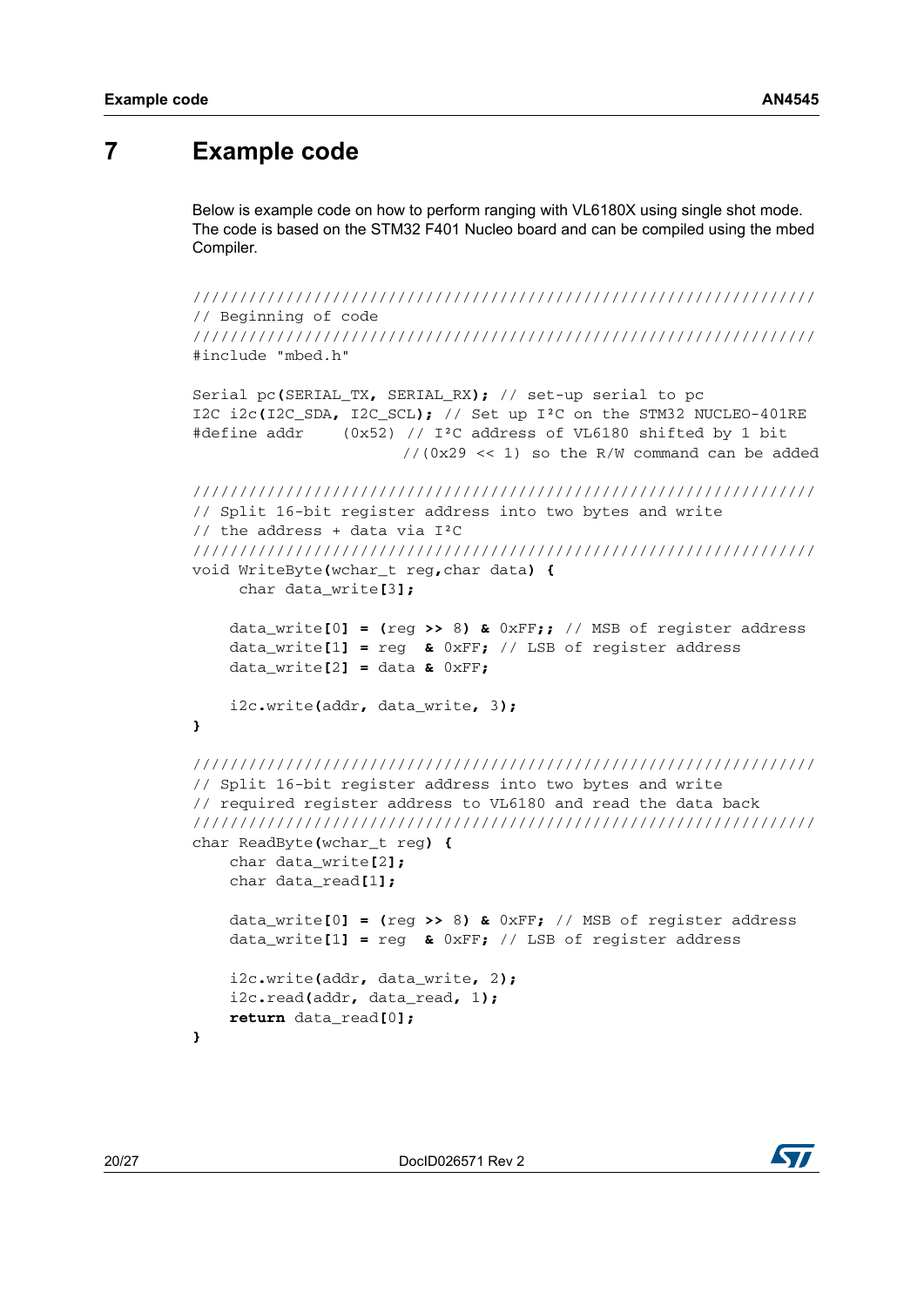```
///////////////////////////////////////////////////////////////////
// load settings
///////////////////////////////////////////////////////////////////
int VL6180_Init() {
     char reset;
     reset = ReadByte(0x016);
    if (reset==1){ // check to see has it be Initialised already
///////////////////////////////////////////////////////////////////
    // Added latest settings here - see Section 9
///////////////////////////////////////////////////////////////////
        WriteByte(0x016, 0x00); //change fresh out of set status to 0
     }
     return 0;
}
///////////////////////////////////////////////////////////////////
// Start a range measurement in single shot mode
///////////////////////////////////////////////////////////////////
int VL6180_Start_Range() {
     WriteByte(0x018,0x01);
     return 0;
}
///////////////////////////////////////////////////////////////////
// poll for new sample ready ready
///////////////////////////////////////////////////////////////////
int VL6180_Poll_Range() {
     char status;
     char range_status;
     // check the status
     status = ReadByte(0x04f); 
     range_status = status & 0x07;
     // wait for new measurement ready status
     while (range_status != 0x04) {
         status = ReadByte(0x04f);
         range_status = status & 0x07;
         wait_ms(1); // (can be removed)
 }
     return 0;
}
```
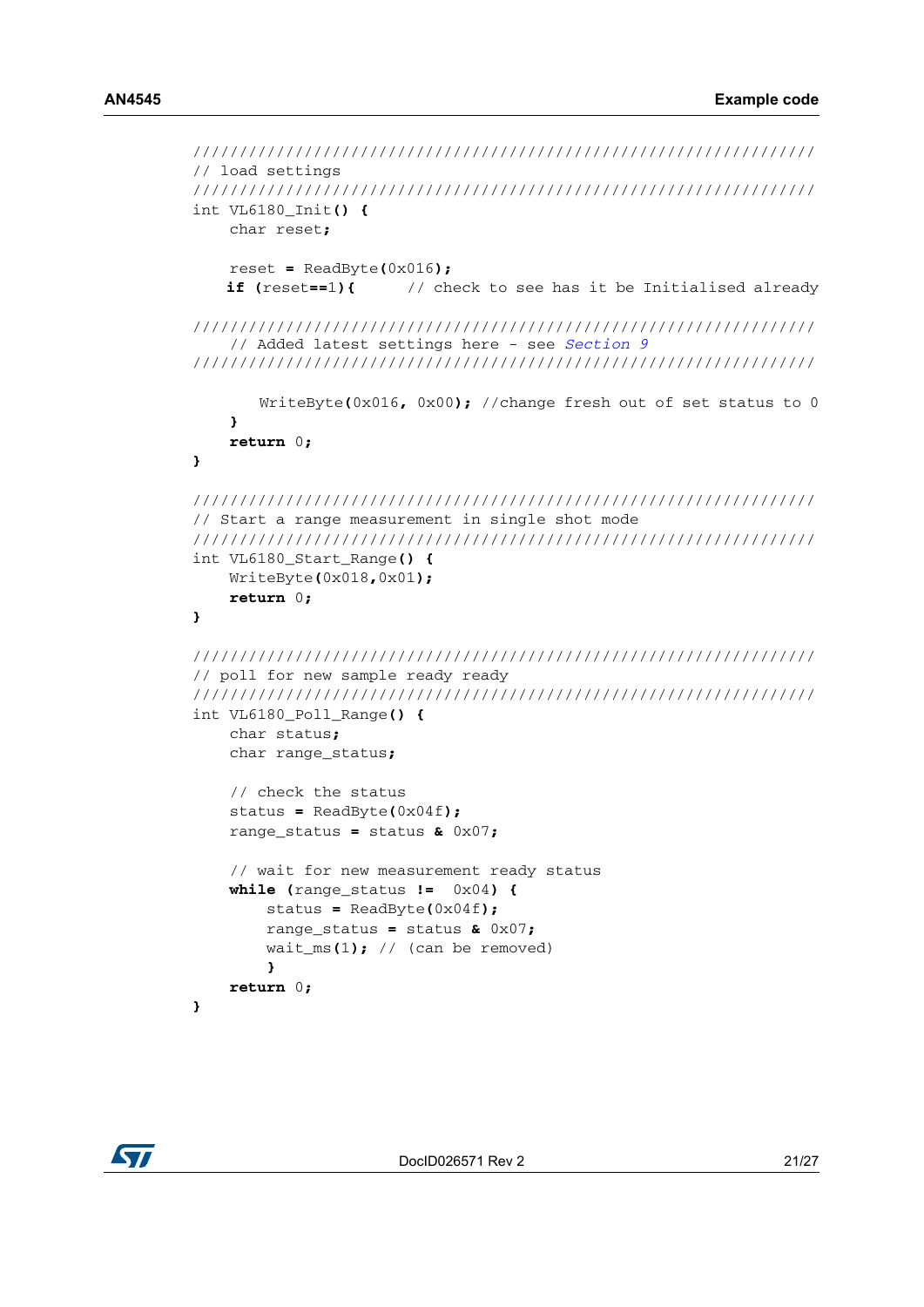```
///////////////////////////////////////////////////////////////////
// Read range result (mm)
///////////////////////////////////////////////////////////////////
int VL6180_Read_Range() {
     int range;
     range=ReadByte(0x062);
     return range;
}
///////////////////////////////////////////////////////////////////
// clear interrupts
///////////////////////////////////////////////////////////////////
int VL6180_Clear_Interrupts() {
     WriteByte(0x015,0x07);
     return 0;
}
///////////////////////////////////////////////////////////////////
// Main Program loop
///////////////////////////////////////////////////////////////////
int main()
{
     int range;
     // load settings onto VL6180X
     VL6180_Init();
     while (1){
         // start single range measurement
         VL6180_Start_Range();
         // poll the VL6180 till new sample ready
         VL6180_Poll_Range();
         // read range result
         range = VL6180_Read_Range();
         // clear the interrupt on VL6180
         VL6180_Clear_Interrupts();
         // send range to pc by serial
         pc.printf("%d\r\n", range);
         wait(0.1);
         }
}
To change the example above to continuous mode:
```
- 1. In the VL6180\_Start\_Range() function change the data written to VL6180X from 0x01 to 0x03.
- 2. In the while loop, move the function call for VL6180\_Start\_Range() to outside the while loop, immediately after the VL6180\_Init() call.

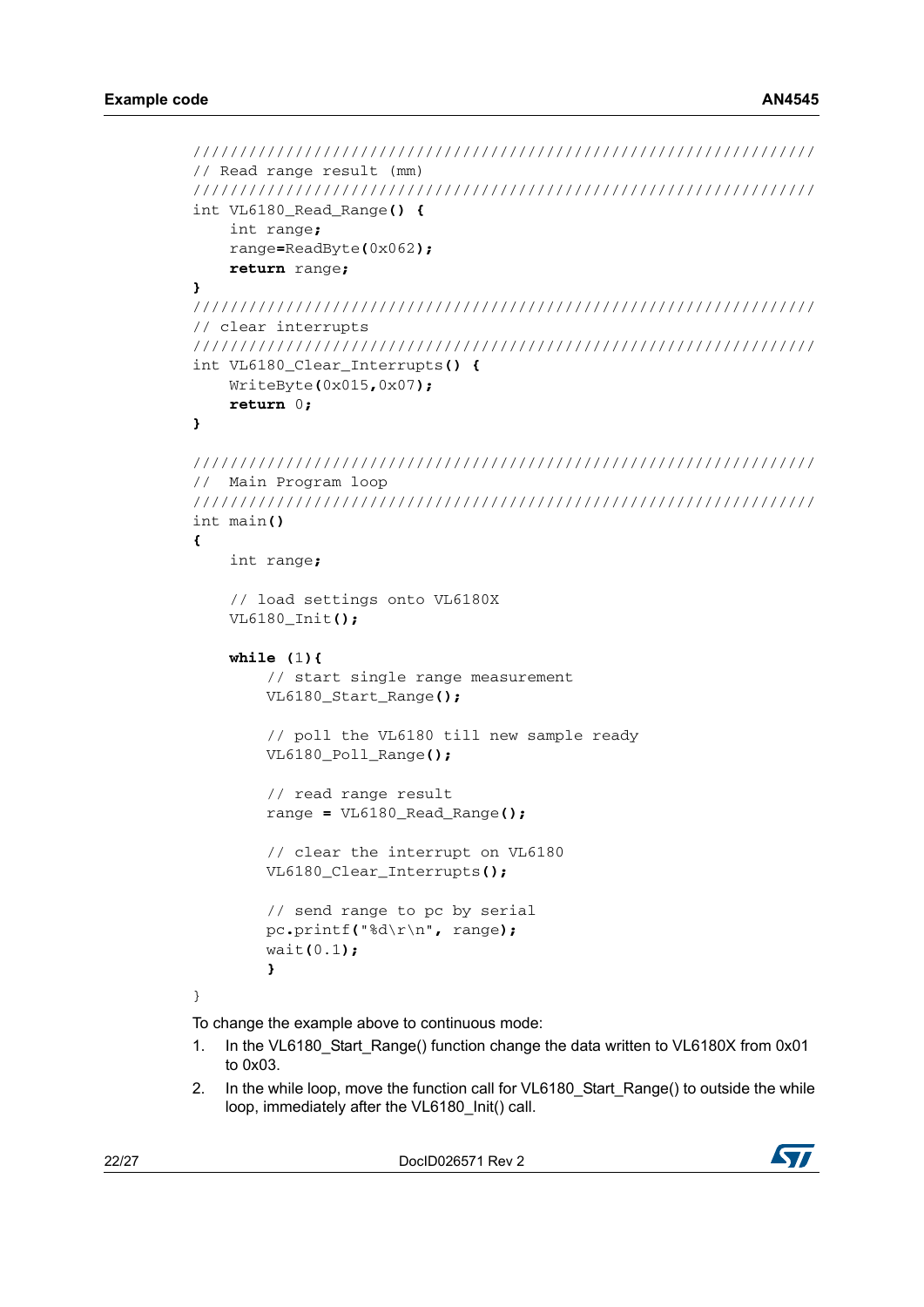# <span id="page-22-0"></span>**8 Acronyms and abbreviations**

| Acronym/ abbreviation | <b>Definition</b>                                                                              |  |  |
|-----------------------|------------------------------------------------------------------------------------------------|--|--|
| AMB                   | Ambient                                                                                        |  |  |
| Convergence           | When the VL6180X have detected a target and "converged" or<br>acquired the target distance     |  |  |
| <b>GPIO</b>           | General Purpose Input/Output                                                                   |  |  |
| <b>NVM</b>            | Non Volatile Memory                                                                            |  |  |
| Mcps                  | Unit for measuring the signal rate from the return/reference array.<br>Mega-counts per second. |  |  |
| <b>SNR</b>            | Signal-to-Noise Ratio                                                                          |  |  |
| <b>SR</b>             | <b>Standard Ranging settings</b>                                                               |  |  |
| <b>SPAD</b>           | Single Photon Avalanche Diode                                                                  |  |  |
| <b>VHV</b>            | Very High Voltage                                                                              |  |  |

#### **Table 2. Acronyms and abbreviations**

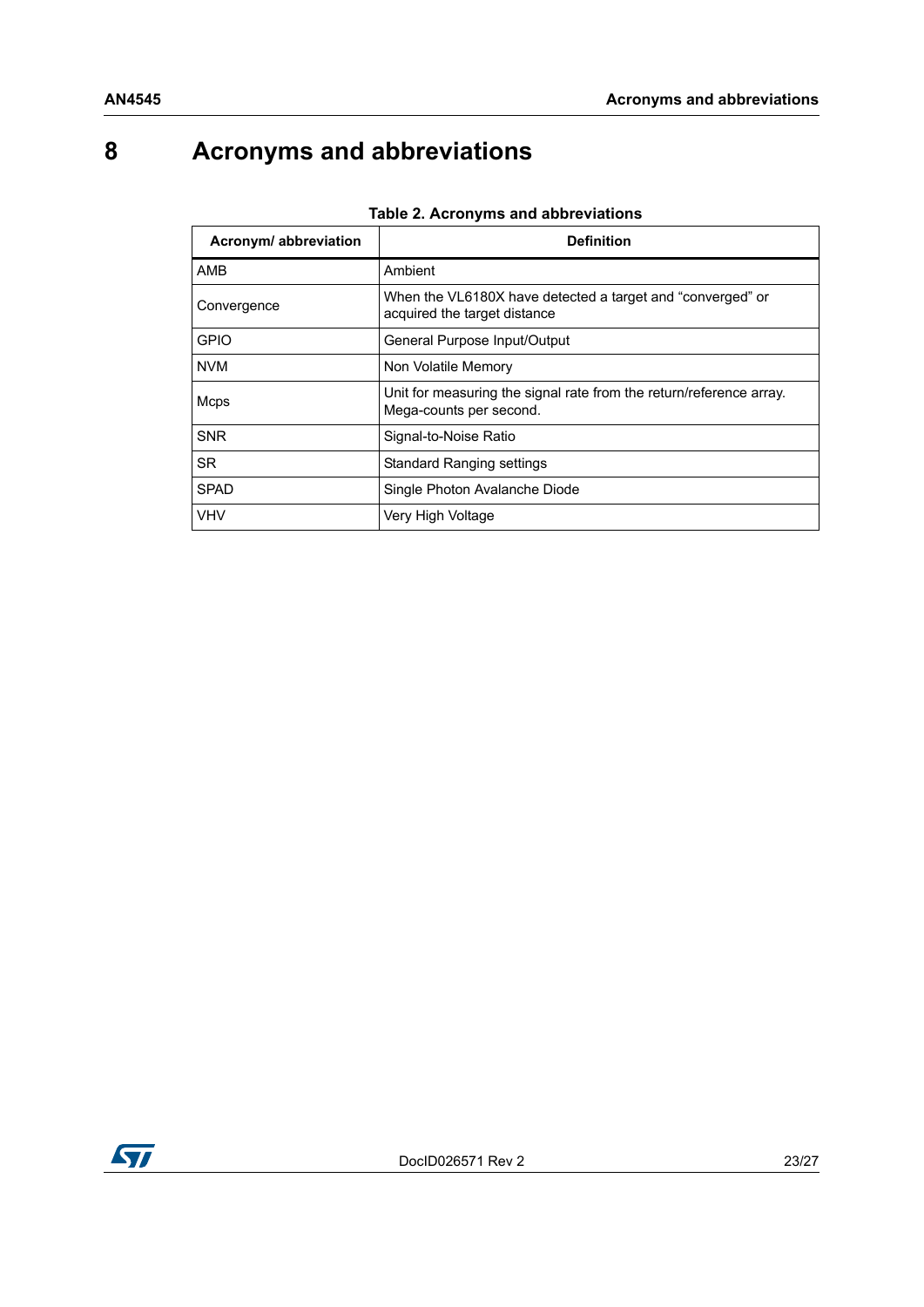## <span id="page-23-0"></span>**9 SR03 settings**

Below are the recommended settings required to be loaded onto the VL6180X during the initialisation of the device (see *[Section](#page-4-0) 1.3*).

// Mandatory : private registers WriteByte**(**0x0207**,** 0x01**);**

```
WriteByte(0x0208, 0x01);
WriteByte(0x0096, 0x00);
WriteByte(0x0097, 0xfd);
WriteByte(0x00e3, 0x01);
WriteByte(0x00e4, 0x03);
WriteByte(0x00e5, 0x02);
WriteByte(0x00e6, 0x01);
WriteByte(0x00e7, 0x03);
WriteByte(0x00f5, 0x02);
WriteByte(0x00d9, 0x05);
WriteByte(0x00db, 0xce);
WriteByte(0x00dc, 0x03);
WriteByte(0x00dd, 0xf8);
WriteByte(0x009f, 0x00);
WriteByte(0x00a3, 0x3c);
WriteByte(0x00b7, 0x00);
WriteByte(0x00bb, 0x3c);
WriteByte(0x00b2, 0x09);
WriteByte(0x00ca, 0x09);
WriteByte(0x0198, 0x01);
WriteByte(0x01b0, 0x17);
WriteByte(0x01ad, 0x00);
WriteByte(0x00ff, 0x05);
WriteByte(0x0100, 0x05);
WriteByte(0x0199, 0x05);
WriteByte(0x01a6, 0x1b);
WriteByte(0x01ac, 0x3e);
WriteByte(0x01a7, 0x1f);
WriteByte(0x0030, 0x00);
// Recommended : Public registers - See data sheet for more detail
WriteByte(0x0011, 0x10); // Enables polling for 'New Sample ready'
```

```
 // when measurement completes
WriteByte(0x010a, 0x30); // Set the averaging sample period
                           // (compromise between lower noise and 
                           // increased execution time)
WriteByte(0x003f, 0x46); // Sets the light and dark gain (upper 
                           // nibble). Dark gain should not be 
                           // changed.
WriteByte(0x0031, 0xFF); // sets the # of range measurements after 
                           // which auto calibration of system is
                           // performed 
WriteByte(0x0041, 0x63); // Set ALS integration time to 100ms
```
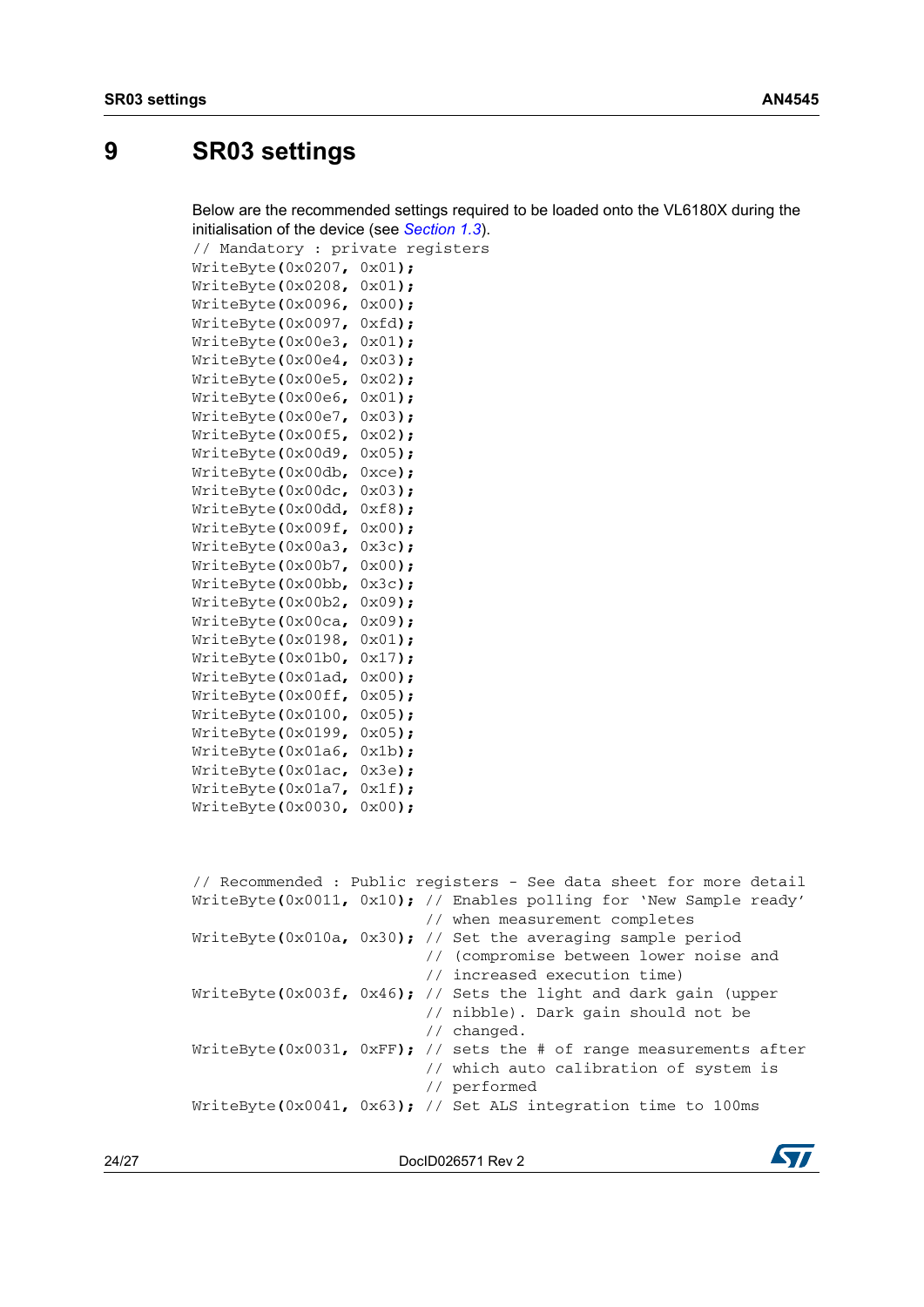| WriteByte(0x002e, 0x01); // perform a single temperature calibration<br>// of the ranging sensor |
|--------------------------------------------------------------------------------------------------|
| Optional: Public registers - See data sheet for more detail                                      |
| WriteByte(0x001b, 0x09); // Set default ranging inter-measurement                                |
| // period to 100ms                                                                               |
| WriteByte(0x003e, 0x31); // Set default ALS inter-measurement period                             |
| $1/$ to 500ms                                                                                    |
| WriteByte(0x0014, 0x24); // Configures interrupt on 'New Sample                                  |
| // Ready threshold event'                                                                        |

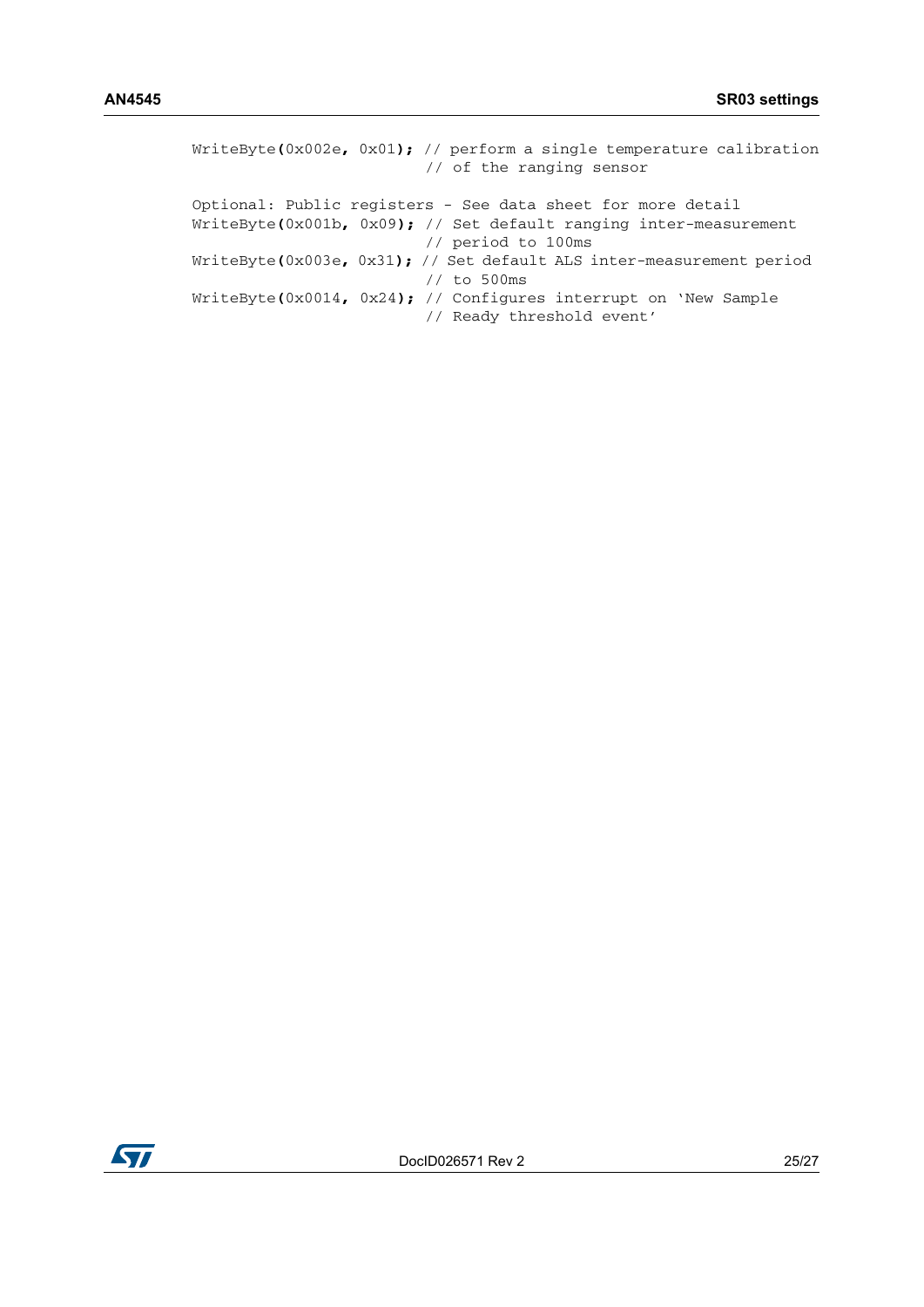# <span id="page-25-0"></span>**10 Revision history**

| <b>Date</b> | <b>Revision</b> | <b>Changes</b>                                                                                                                                                                                                                                                                                                                                                             |
|-------------|-----------------|----------------------------------------------------------------------------------------------------------------------------------------------------------------------------------------------------------------------------------------------------------------------------------------------------------------------------------------------------------------------------|
| 19-Jun-2014 |                 | Initial release.                                                                                                                                                                                                                                                                                                                                                           |
| 26-Jul-2018 |                 | Added Section 4.1: Targets<br>Corrected typographical errors in Section 4.2.1 and<br>Section 5.1.1<br>Correct typo error: WriteByte(0x0041, 0x63) instead of<br>WriteByte(0x0040, 0x63) in Chapter 9: SR03 settings<br>In same section (Chapter 9: SR03 settings), also<br>corrected WriteByte 0x00e3 and 0x00e4 (0x01 and 0x03<br>instead of 0x00 and 0x04 respectively). |

#### **Table 3. Document revision history**